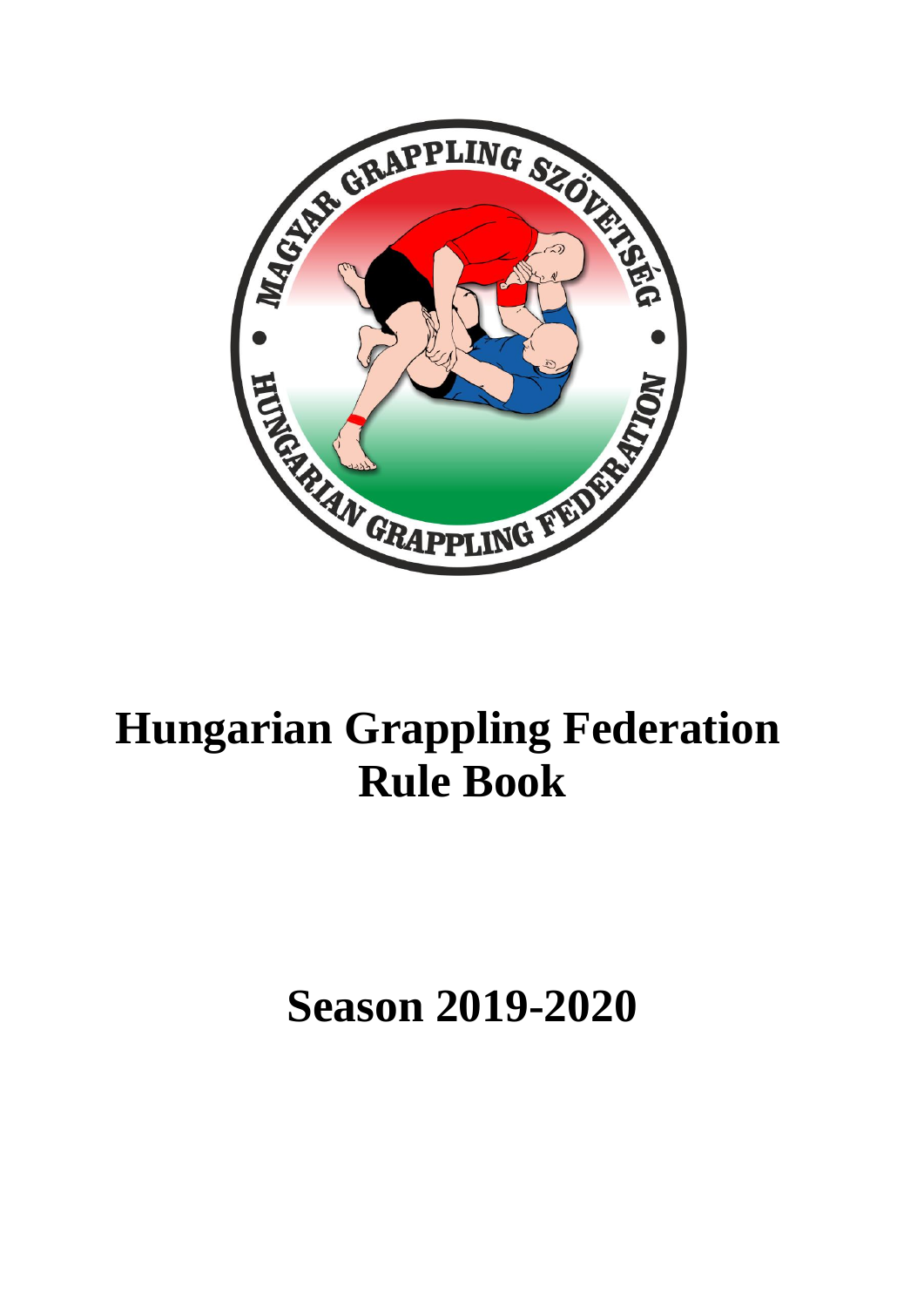# **A. General rules**

- 1. This Rule Book shall be applied to the competitions organized and arranged by the Hungarian Grappling Federation (Training Competition, League Rounds, Team Championships, Students Olympics, Hungarian National Finals) and shall be applicable by and to each competitor, helper and spectator.
- 2. Grappling is a non-olympic style (with Gi Grappling and NoGi Grappling events) of the United World Wrestling (UWW), which is an IOC recognized organisation. The operation of the grappling style is coordinated by the World Grappling Committée (WGC). Hungarian Grappling Federation is the only recognized national body governing grappling in Hungary.
- 3. The Competitions are organised and arranged by the Global Grappling Association, thanks to the agreement between the Hungarian Grappling Federation and the Global Grappling Association. In Gi Grappling and Nogi Grappling events we organise the UWW Qualifications, the Hungarian National Finals, the Students Olympics and the Team Championships by the UWW rules. In Combat Grappling event we organise the Hungarian National Finals by the Global Grappling rules.
- 4. There are three different set of rules: Global Grappling, UWW Grappling and JJIF Newaza. Usually they are the Beginners, Advanced and the Expert rules.
- 5. The Global Grappling is Hungarian-developed, it's events have evolved from the **traditional Ju Jitsu trainings** and examination fight methods: ground fight, barehanded and gloved fight. The UWW Grappling and the JJIF Newaza rules are adaptations of the Internatinal Organisation's official rules.
- 6. Our events are strictly based on the **traditional values** as respect and admire to the opponent, the **fair-play** is an essential foundation thereby. The tournament etiquette expects the low-key, helpful and **positive behaviour** from the competitors and also from the spectators in the fighting arena, in the auditorium and also on the podium. Rivalism cannot overwrite the fundamental values!
- 7. The rules shall aid the **injury-free** fights. With this primary goal in sight, the least possible restriction is introduced. The rules enable a maximum strength and intensity fight, while minimize the risk of injury.
- 8. The rules supports the **high action, spectacular fights**. The competitor who resists, continuously escapes, not willing to fight is punished by the rules.
- 9. The first called competitor represented by the red color, symbolize by the color of the rashguard or belt. The second called competitor must have wear a different color.
- 10.The competitions are **restricted** (invitation only). We reserve the right to reject entries.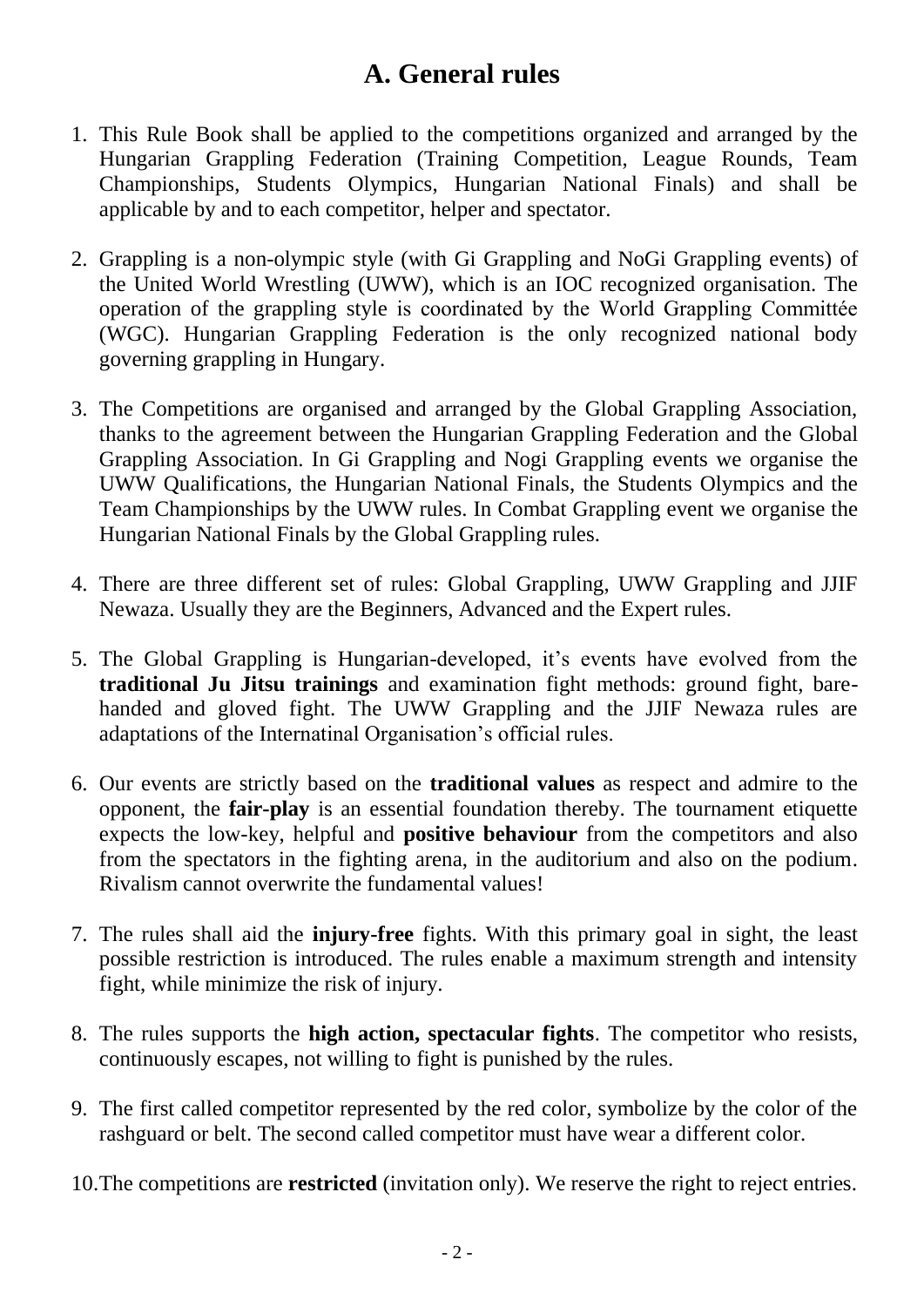- 11. The competitions are organized in **age classes** (6-80 years). Our competition shall reach to the widest possible age classes, area and variety.
- 12.Fight takes place on the **fighting places**, with the goal of reaching **victory** while under the supervision of the referee and in accordance with the rules and regulates. Competitors are classified into different **categories** and the competitors in the same category shall fight with each other in a grappling **match**. The first eight competitors shall be determined, from which the first four competitors are to be awarded. During the fight the competitors and the referee are only allowed to be on the fighting area. One helper of the competitor is allowed to advise competitors but only sitting on the chair, and have to wear the yellow COACH T-shirt.
- 13.One of our essential purpose is to **provide opponent**(s) from different clubs in the competitors category, therefore we are trying to avoid the same-club categories. In favour of our purpose we operate a **pre-entry system** which contains: a pre-website entry, advanced currency transfer, recategorization and completion, automatical merging, controlled draw, cancellation.

#### 15.**Fighting places:**

- a. Fighting place: cage, ring, tatami or wrestling mat.
- b. The most important part of it is the **fighting area**. Fight takes place on it.
- c. The fighting area is sorrounded with a separating lattice (cage), separating ropes (ring) or with at least 1 meter wide **safety area** (tatami and wrestling mat).
- d. In the latter case (tatami and wrestling mat) the **fighting area has two parts**:
	- i. the one meter wide outer part of the fighting area has different color (usually red) that is called **warning area**.
	- ii. The **central area** is the inner part, the main area within the warning area.
- e. **Tatami**: The fighting area is a rectangle (as far as possible square) between 5 x 5 and 10 x 10 meters. The safety area one or two meter wide.
- f. **Wrestling mat** (tatami covered with sheet): The fighting area is a 7-9 diameter circle. The fighting place is a square between 9 x 9 and 12 x 12 meters.
- g. **Cage, ring**: the fighting area is the cage, ring itself. In case of cage, the competitor is unable to leave the fighting area. If the fight is in the ring, it is essential to avoid falling out of the ring!
- h. Every fighting area (cage or ring too) has to be equipped with mats that protect the competitors in case of big arc throws also!
- i. The mats that consists the fighting area need to be safely taped to the ground to prevent them from moving around.
- j. Grabbing the tatami, the lattice of the cage or the ropes of the ring is prohibited.
- k. **Fact of getting out of the fighting area:** When one competitor rolls out of the safety area or both of the competitors gets fully out of the fighting area.
- l. There is a cordon around the fighting places, only members of the staff, the referees, competitors and coaches are allowed to enter.

#### 16.**Hygiene:**

- a. Long hair must be tied up! Nails must be cut short!
- b. Any wounds must be bandaged and covered! Bloody clothing must be replaced!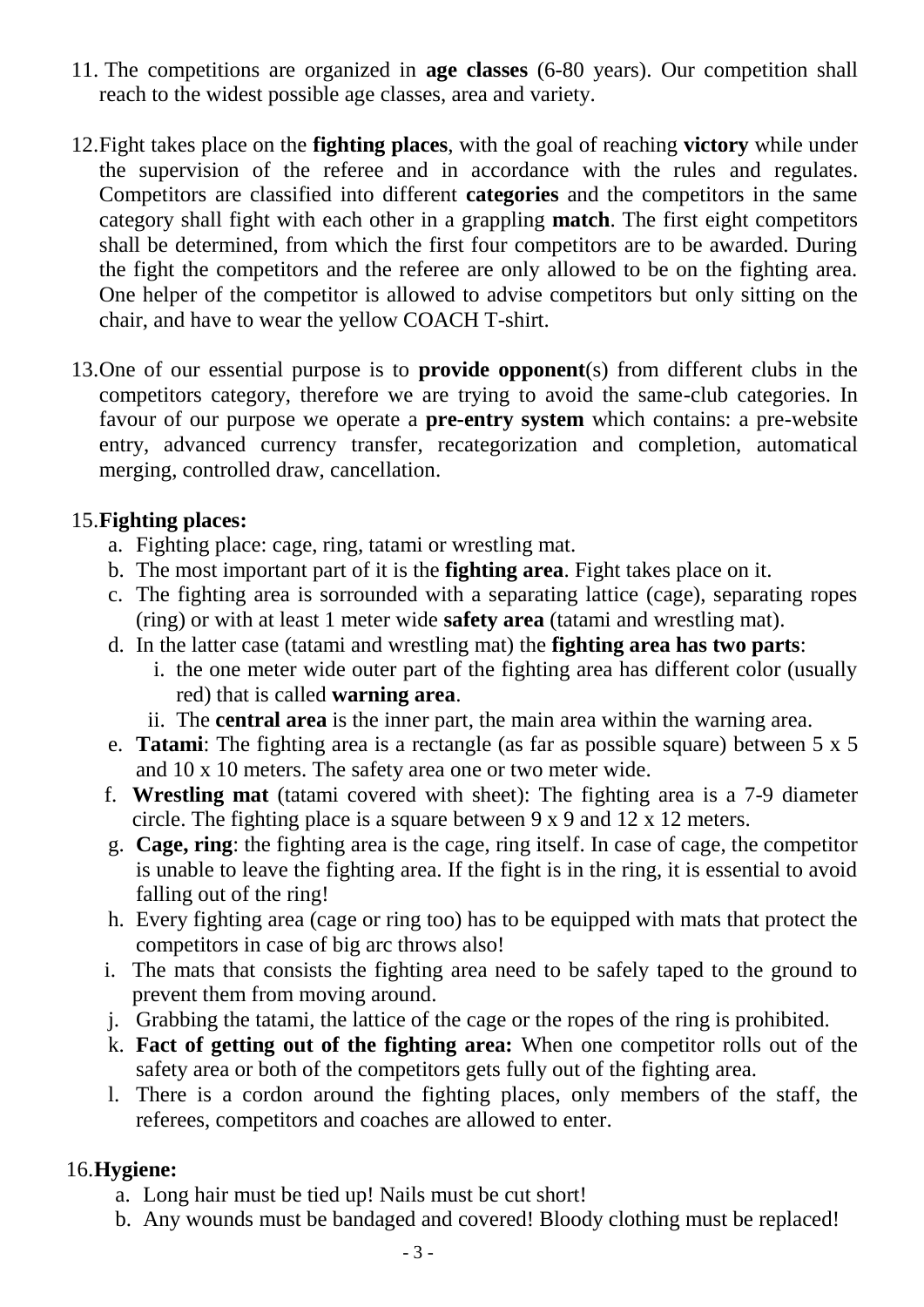- c. You can't fight half-naked, the armpit must be covered!
- d. Use of slippers is mandatory! Our helpers ask you to wash your feet, if you come barefoot to the tatami. Naturally, tatami needs to be barefoot.
- e. Not allowed to use any slippery substances (even medication cream), which can affect the opponent.

# 17.**Prizes**:

- a. In the categories the first four gets diploma and the first three get medals.
- b. In the Open class the first four gets cup and diploma (2 third places)
- c. On the Hungarian National Finals the first place gets the championship belt, the second and 2 third places get cups.
- d. Awarding in case of Team Championship differs *(see section K.)*
- e. In Training competition there are no medals, but every competitor is awarded with a diploma.

# 18.**Referees, staff:**

- a. The Championship is announced by the **championship director**, the referees are directed by the **chief referee**.
- b. The fight is conducted by the referee. A red ribbon shall be attached to his left wrist. *(His left hand symbolizes the first called red competitor, his right hand symbolizes the second called competitor.)*
- c. In Combat Grappling and Gloved Fighting events there are additional scorer who is pointing the stand-up (hit and kick) skills:
	- i. In the Beginner and Advanced Sections there is one scorer. She/he gives the hit and kick points after certain periods of time.
	- ii. In Gloved Expert categories there are 3 scorers, who give points at the end of the rounds in 10-9 point system.
- d. At the table of the area sits the **display operator** and the **keeper of the minutes**.
- e. The **table referee**, who supervises the work of the staff, the referee and the scorer.
- f. Besides them: an **area coordinator** at the other side of the fighting area, who is responsible for the competitors proper clothing, distinction marks and She/He makes sure that the competitors arrive on time.
- g. Roles may be joined.
- h. Our staff get t-shirts and buffet supplies.
- i. A **medical practitioner** shall be assigned to every competition! Also to the Training Competititon! The doctor supervises all of matches.

# 19.**Competitors helpers, spectators**

- a. Only the competitor and one of his helpers can go to the fighting place, within the cordon. The helper must wear a yellow COACH T-shirt and sit in the chair to instruct his competitor to keep others from being disturbed.
- b. General admission is free of charge except for the Hungarian National Finals. The spectators are encouraged to supressed and positive support. Spectators can go only to the cordon, but not in.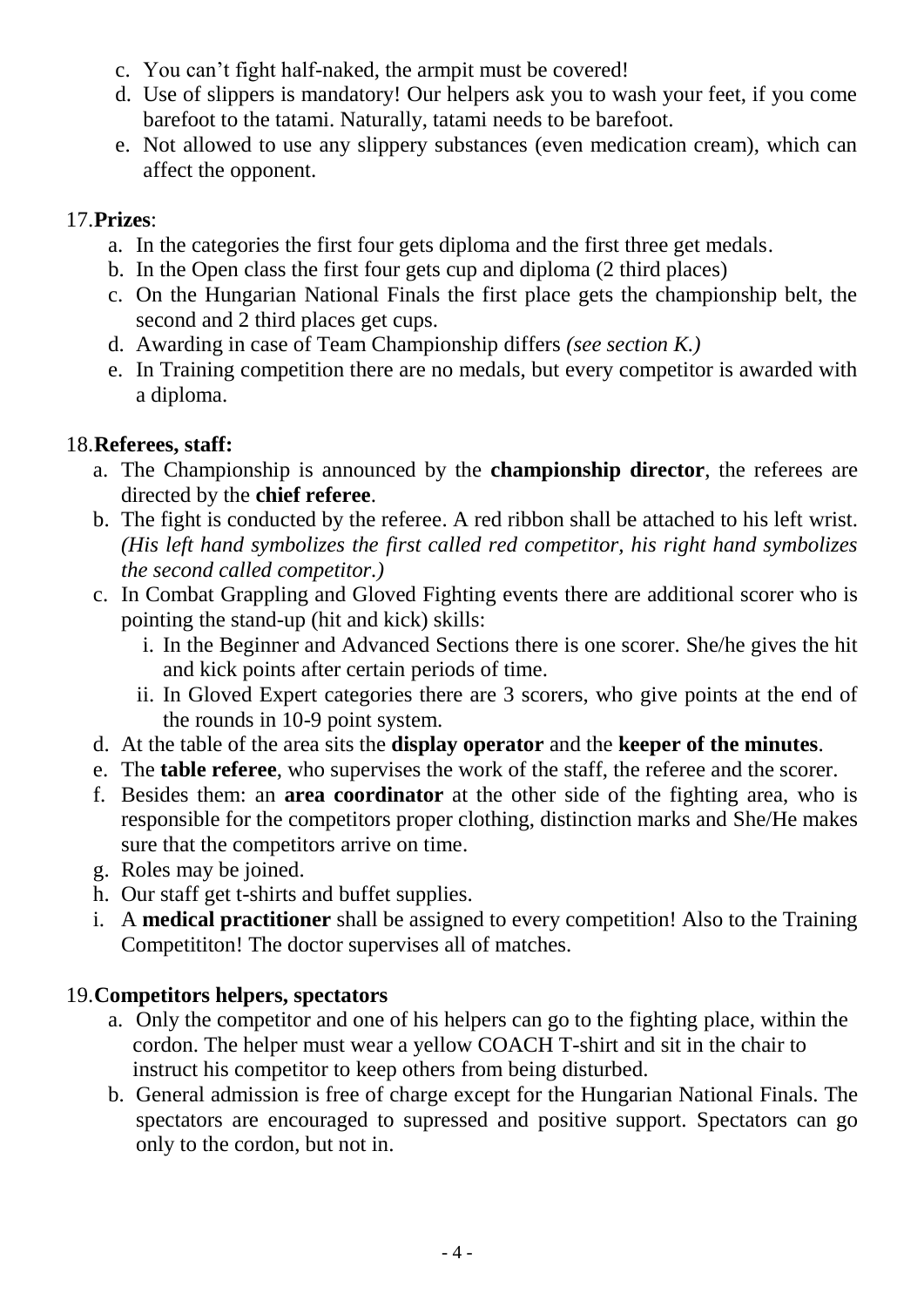# **B. Clothing, protective gear**

# 1. **Clothing**:

- a. No jewelry, body piercing, hair-slide may be used.
- b. **Gi clothing:** clean ju jitsu training suit (coat, belt, pants). Under the coat rashguard may be worn. The space between your wrist and the sleeve can be maximum 5 cm while both arms are straight forward. The same for the pants; 5 cm is the maximum space allowed between your ankle and the bottom of your pants. The red competitor shall wear read belt. The trousers or sleeves may not be rolled up.
- c. **NoGi clothing:** clean, not ragged short or long sleeve rashguard and grappling short or long compression pants. Armpits must be covered, tank top, wrestling dress and uncovered upper body are not appropriate. The competitor cant compete half naked either. The first called competitor shall wear a red rashguard, while the second called competitor shall wear a non-red rashguard.
- d. No Gi facilitation only in case of Gloved Fighting event: box, thai-box shorts with rashguard is still mandatory.
- e. Our assistants are checking the clothing before enter, unappropriate clothing must be changed.
- f. If the clothing are torn or covered by blood, or any similar event happens the fight has to stopped until the problem is solved.
- g. The competitor has to enter the tatami barefoot, socks and shoes are not allowed.

# 2. **Usage** of clothing:

- a. NoGi clothing must not be grabbed or used during the fight.
- b. Gi clothing can be used;
	- i. To grab, grab in, grab around, hold the opponent.
	- ii. The competitors own clothing and the opponents clothing can be used.
	- iii. Clothing can be used only, if the jacket, the pants and the tied belt are worn by the competitor. Untied belt cannot be used.

# 3. **Protective gear:**

- a. Shoes cannot be used (not even wrestling) neither socks.
- b. Protective gears with metal inserts are forbidden!
- c. Mouthguard, earmuffs, joint protector, lower body protector can be used during all events.
- d. Bandage is forbidden, except used under the gloves.
- e. During Combat Grappling, Gloved Fighting, Gloved Expert events mouthguard, buttocks protector, foot and shin protector (even in one piece) must be used, in women fights chest protector also!
- f. During Combat Grappling event in Juvenile1,2 age classes using seiken guard **hand protector** is required.
- g. During Gloved Fighting event in Juvenile1,2 age classes and in Gloved Expert all age classes the **head protector** is required.
- h. During Gloved Fighting and Gloved Expert events, until 46 kg 8 ounce gloves, until 60 kgs 10 ounce, until 90 kgs 12 ounce, above 14 ounce gloves must be used.
- i. Only thick, unharmed gloves are allowed, strings are to be sticked.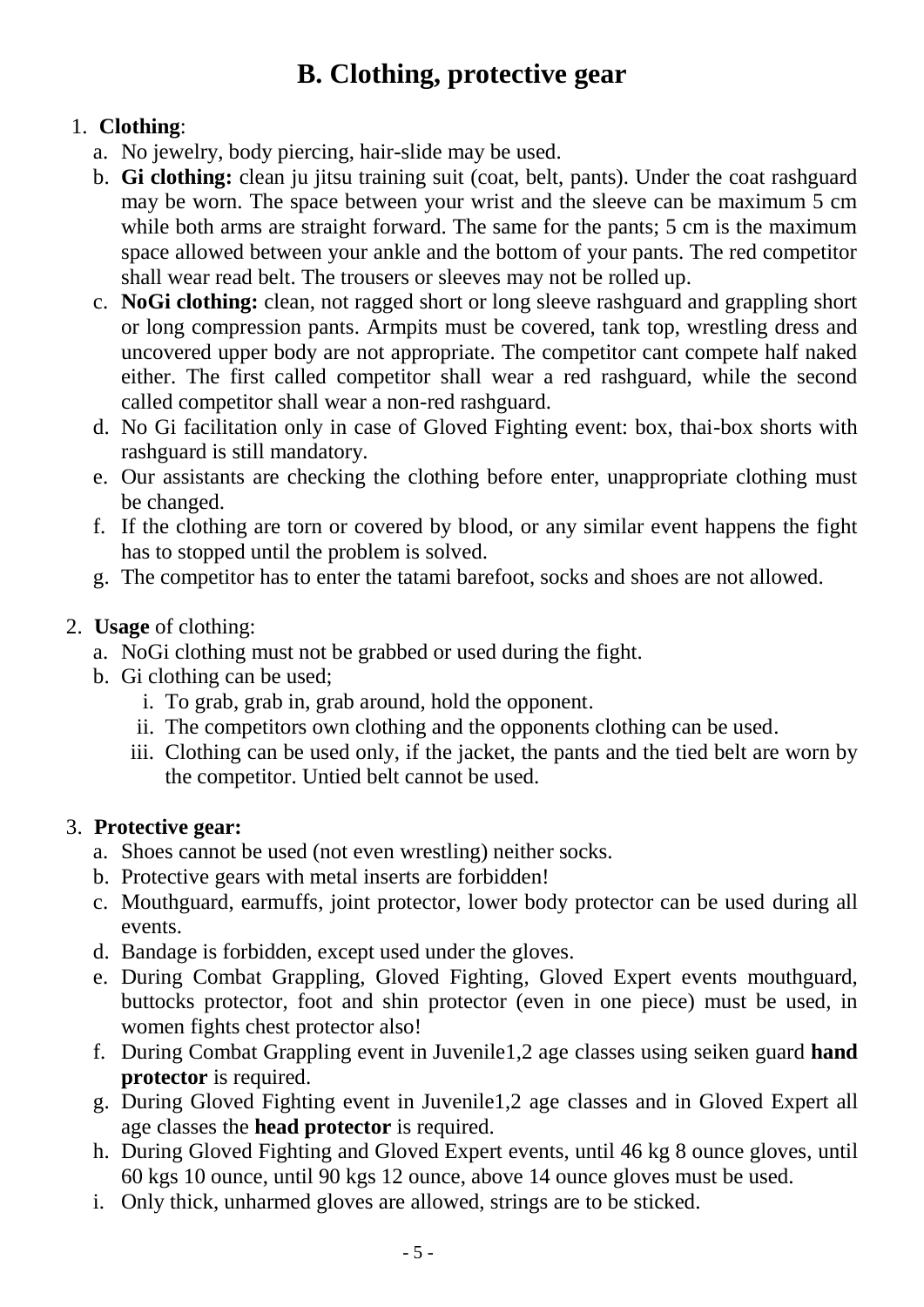# **C. Categories**

1. Categories shall be based upon **event, section, age class, sex and weight group**. E.g. *Gi Grappling Beginner Adult Men 80 kg* Category. Simplifications can be made as long as it remains understandable *(e.g. NoGi Expert Men 92 kg)*

# 2. **Events**:

# a. **Gi Grappling**

- i. Organized for all age classes,
- ii. Gi clothing required.
- b. **NoGi Grappling** *(in UWW terminology: Grappling)*
	- i. Organized for all age classes,
	- ii. NoGi clothing required,
	- iii. Occasionally we organized in Cage, this is the **Cage Grappling** event.

# c. **Combat Grappling**

- i. Organized from Junior to Veteran3 age classes,
- ii. Gi clothing and Protective gear is required.

# d. **Gloved Fighting**

- i. Organized from Junior to Veteran3 age classes,
- ii. Gi clothing or NoGi clothing required, Protective gear and gloves are required.

# 3. **Sections**:

# a. **A (Advanced) section**:

- i. General section, where anyone may enter, available in every age classes, if it is not marked in the name of the category then it is related to this category.
- ii. Called "A League" during the League events.
- iii. The competitor may be awarded with Ranking Points.
- iv. The official National Championship, Students Olympics and Team Championship are organised and based on the Advanced rules.

# b. **B (Beginner) section**:

- i. Called "B League" during the League events.
- ii. No ranking points may be awarded in B League.
- iii. The rules are lighter, so there is less allowed technique than in the A League.
- iv. Advanced-Beginner classification is independent in each event. It is possible that one competitor is advanced in NoGi Grappling and beginner in Gloved Fighting.
- v. Not everyone is allowed to compete in B League *(see Section 4.)*.

# **c. E (Expert) Section:**

- i. In case of League Rounds it is called "League E".
- ii. E League is a transition to other rule-system. Rules of Glove Expert category helps to change to K1 fights, Gi and NoGi Expert rules are JJIF Newaza rules.
- iii. No restrictions, everyone can enter.
- iv. No ranking points may be awarded in E League.

# d. **Sections currently in use**:

i. In Gi and NoGi Grappling events: form Juvenile1 to Senior age classes Beginner-Advanced sections, in Junior and Senior age classes Expert section.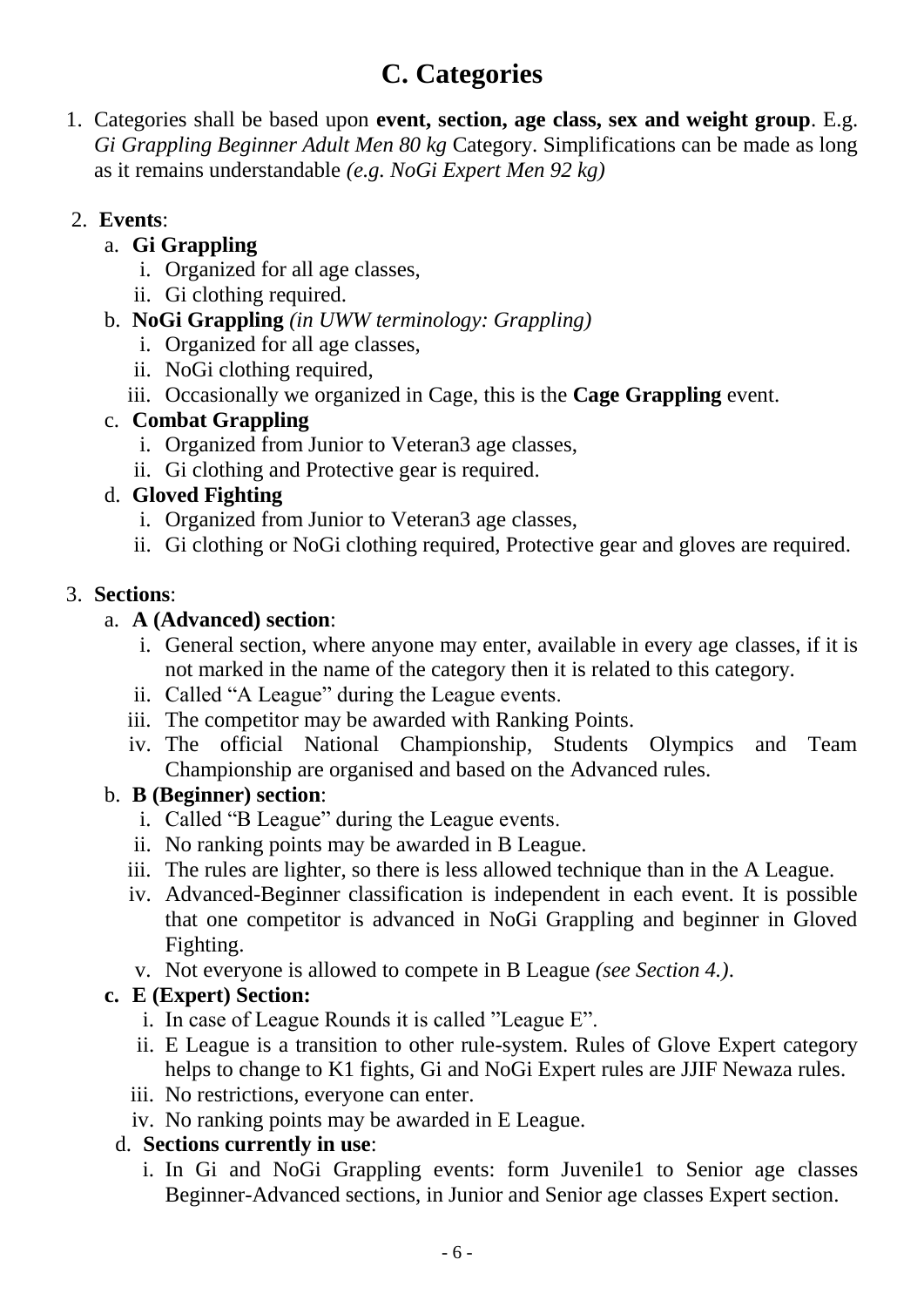- ii. In Combat Grappling and Gloved Fighting events: from Cadet to Senior age classes Beginner-Advanced sections, in Junior and Senior age classes Gloved Expert section.
- **4.** Requriements of competing in League B (Beginners):
	- a. **The competitor could not enter in the B League** in Gi and NoGi Grappling events**,** who falls under any of the following conditions: He or she:
		- i. has blue belt or higher degree in Brazilian or Traditional Ju Jitsu,
		- ii. has master degree in any catching Martial Art,
	- **b. The competitor could not enter in the B League in** Combat Grappling and Gloved Fighting, who has a master degree in a kicking-punching martial art.
	- **c.** Any B league competitor **must transfer** to A League (and shall not be eligible for the B League in the next Championship) who falls under any of the following 4 conditions: He or she:
		- i. has won 12 matches in the B League,
		- ii. two referees in two separate matches suggests his transfer,
		- iii. should compete in third season at League B,
		- iv. reaches the degree of the a. or b. condition.

# 5. **Sex:**

- a. All categories are divided by sex.
- b. Rules are not divided by sex, thus there are no differences between men's and women's rules (except where this Rule book specifically regulates so).
- c. Women may enter Men categories, Men may not enter Women categories.

# 6. **Applied rules:**

- a. **Global Grappling**: Hungarian-developed, rules based on traditional ju jitsu.
- b. **UWW Grappling**: the official international grappling rules by UWW.
- c. **JJIF Newaza**: the official international ju-jitsu ground fighting rules by JJIF.

# 7. **Age classes:**

By defining age classes the **year of birth** is relevant. Age classes are determined by the deduction of the year of birth from the year of the given season's spring (second) year. Within the same season the age classes are not modified.

*(The Team Championship has different age classes. See: Chapter K. )*

Age classes:

- a. 6, 7 years: Tiny age class,
- b. 8, 9 years: Child1 age class,
- c. 10, 11 years:Child2 age class,
- d. 12, 13 years: Juvenile1 age class,
- e. 14, 15 years: Juvenile2 age class,
- f. 16-17 years: Cadet age class,
- g. 18-19 years: Junior age class,
- h. 20-34 years: Senior age class,
- i. 35-39 years: Veteran1 age class,
- j. 40-44 years: Veteran2 age class,
- k. 45-49 years: Veteran3 age class,
- l. 50-54 years: Veteran4 age class,
- m. 55-59 years: Veteran5 age class,
- n. 60-64 years: Veteran6 age class,
- o. 65-69 years: Veteran7 age class,
- p. 70-74 years: Veteran8 age class,
- q. 75-79 years: Veteran9 age class.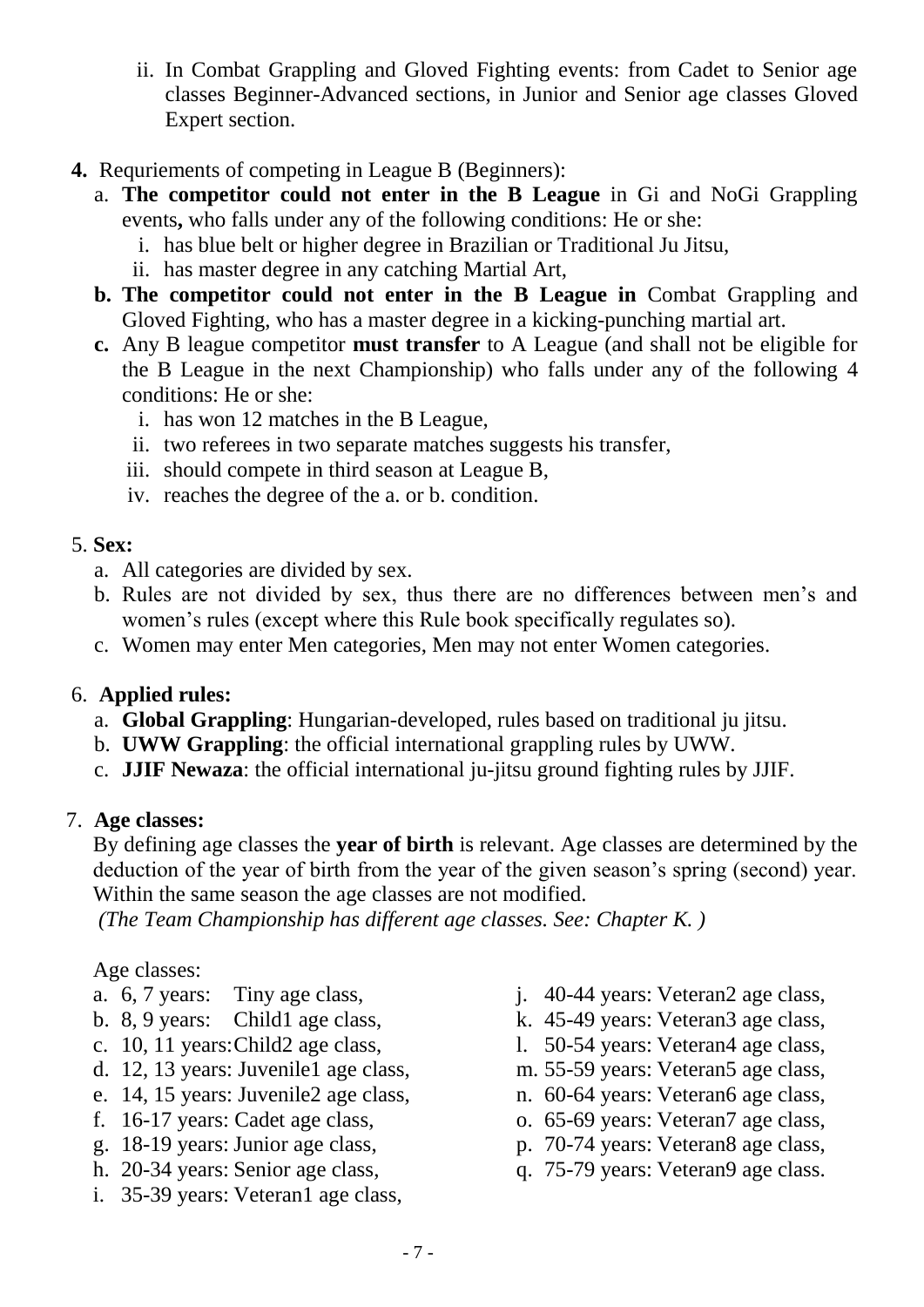Gi Expert and NoGi Expert age classes are different from the above:

a. 18-20 years: Junior age class, b. 21-35 years: Senior age class.

# 8. **Entering different age class**:

- a. Under the Senior age class any competitor may enter direct next higher age class *(E.g. Child2 may enter Juvenile1 age class).*
- b. Veteran may enter Senior and any lower Veteran age class. *(E.g. Veteran3 may enter Veteran1, however Veteran1 may not enter Veteran3 age class.)*

#### 9. **Beginner-Advanced-Expert sections in the age classes**:

| Gi Grappling és NoGi Grappling |                    |                                   |                                 |               |
|--------------------------------|--------------------|-----------------------------------|---------------------------------|---------------|
| Age<br>classes                 | <b>Birth dates</b> | <b>Beginner-Advanced</b>          |                                 | <b>Expert</b> |
|                                |                    | <b>Unified GG</b>                 |                                 | <b>JJIF</b>   |
| Tiny                           | $2013 - 2014$      | $2 \text{ min} + 1 \text{ min}$   |                                 |               |
| Child1                         | $2011 - 2012$      | $3 \text{ min} + 1,5 \text{ min}$ |                                 |               |
| Child <sub>2</sub>             | $2009 - 2010$      | $3 \text{ min} + 1,5 \text{ min}$ |                                 |               |
|                                |                    | <b>Beginner</b><br>GG             | <b>Advanced</b><br><b>UWW</b>   |               |
| Juvenile1                      | $2007 - 2008$      | $4 \text{ min} + 2 \text{ min}$   | $4 \text{ min} + 1 \text{ min}$ |               |
| Juvenile2                      | $2005 - 2006$      | $4 \text{ min} + 2 \text{ min}$   | $4 \text{ min} + 1 \text{ min}$ |               |
| Cadet                          | $2003 - 2004$      | $5 \text{ min} + 2.5 \text{ min}$ | $5 \text{ min} + 1 \text{ min}$ |               |
| Junior                         | $2001 - 2002$      | $5 \text{ min} + 2.5 \text{ min}$ | $5 \text{ min} + 1 \text{ min}$ | 6 min         |
| Senior                         | 1986 - 2000        | $5 \text{ min} + 2.5 \text{ min}$ | $5 \text{ min} + 1 \text{ min}$ | 6 min         |
|                                |                    | <b>Unified UWW</b>                |                                 |               |
| Veteran                        | $-1985$            | $4(3,2)$ min + 1 min              |                                 |               |

| <b>Combat Grappling and Gloved Expert</b> |                    |                                 |                                 |                                |
|-------------------------------------------|--------------------|---------------------------------|---------------------------------|--------------------------------|
| Age<br>classes                            | <b>Birth dates</b> | <b>Beginner - Advanced</b>      |                                 | <b>Gloved</b><br><b>Expert</b> |
|                                           |                    | <b>Unified GG</b>               |                                 | <b>K1</b>                      |
| Juvenile1                                 | $2007 - 2008$      | $2 \text{ min} + 1 \text{ min}$ |                                 |                                |
| Juvenile2                                 | $2005 - 2006$      | $2 \text{ min} + 1 \text{ min}$ |                                 |                                |
|                                           |                    | <b>Beginner</b><br>GG           | <b>Advanced</b><br>GG           |                                |
| Cadet                                     | $2003 - 2004$      | $3 \text{ min} + 1 \text{ min}$ | $3 \text{ min} + 1 \text{ min}$ |                                |
| Junior                                    | $2001 - 2002$      | $3 \text{ min} + 1 \text{ min}$ | $3 \text{ min} + 1 \text{ min}$ | $3 \times 1,5$ min             |
| Senior                                    | $1986 - 2000$      | $4 \text{ min} + 2 \text{ min}$ | $4 \text{ min} + 2 \text{ min}$ | $3 \times 2$ min               |
|                                           |                    | <b>Unified GG</b>               |                                 |                                |
| Veteran                                   | $-1985$            | $3(2)$ min + 1 min              |                                 |                                |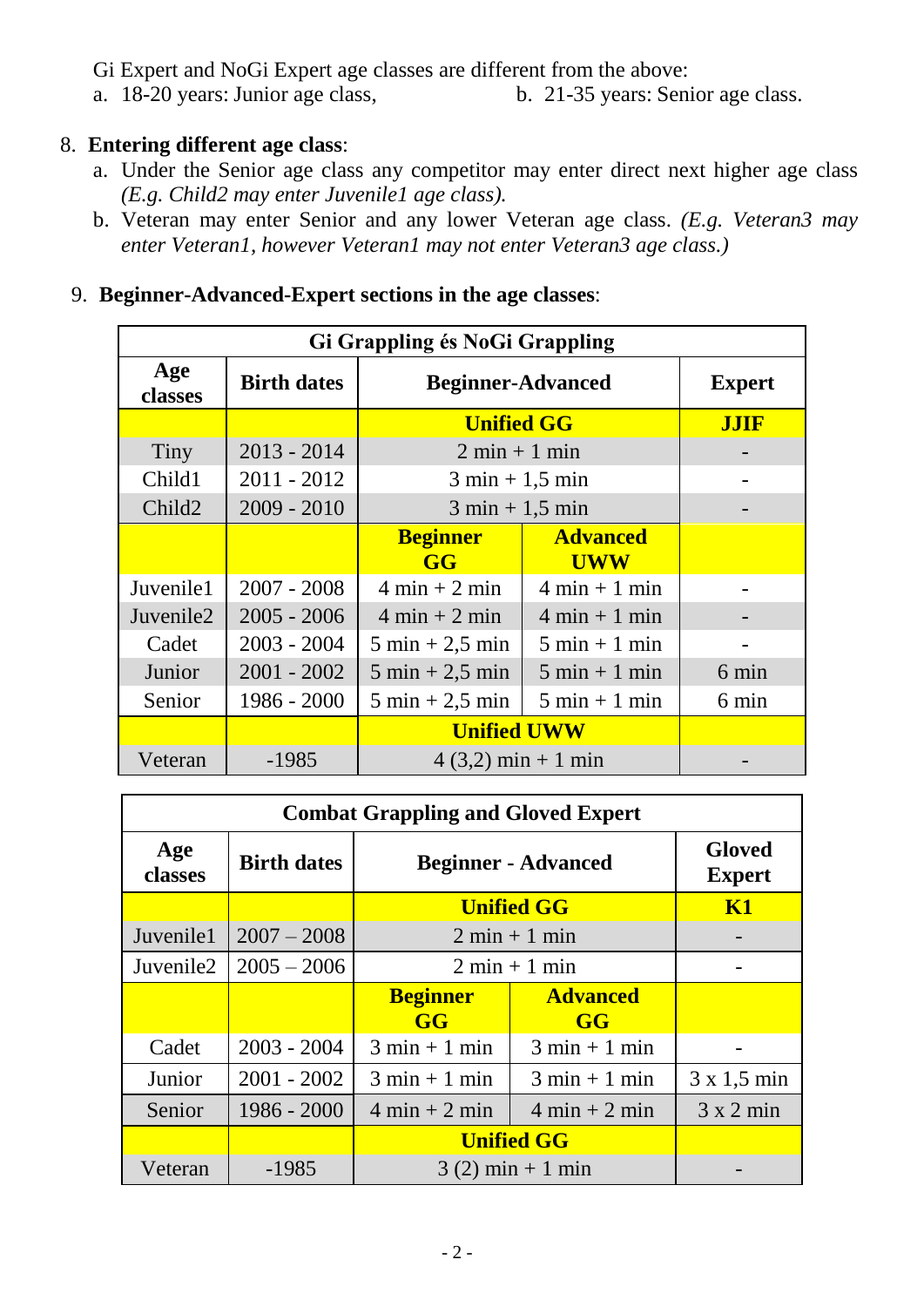#### 10.**Protected Age classes**:

- a. The system of Global Grappling pays extra attention on child age classes. It manifests itself during the competition and the awarding ceremony as well.
- b. The **Tiny, Child1, Child2** age classes considered as 'protected age classes'
- c. In the League rounds we are organizing a playful sports match (not competition).
- d. In the 'protected age classes' every competitor steps on the podium (or next to it) and gets diploma. *(After the fourth they get 'fought with honor' comment.)*
- e. In the protected age classes both competitors hand gets raised at the end of the fight *(the loser with the referee's explanation 'fought with honor').*
- f. During these three age classes matches we are pleased to ask the spectators and the team-mates for low keyed rooting with positive emotions.
- g. The young age classes, the importance of new supplies are indicated by the two smaller Grappling Kids banners standing on the sides of the big Grappling molino.
- h. **In Combat events the Juvenile1,2 age classes are protected**. This is manifested in protective gear, semi-contact techniques and limited technical repertoire. We ask the spectators and the team-mates for low keyed rooting with positive emotions.

# 11.**Weight groups** on League rounds**:**

#### **Weight groups for girls and women (kg):**

| a. Tiny age class:              | 18, 21, 24, 27, 30, 34, 34+,                     |
|---------------------------------|--------------------------------------------------|
| b. Child1 age class:            | $21, 24, 27, 30, 34, 38, 42, 42+,$               |
| c. Child 2age class:            | 24, 27, 30, 34, 38, 42, 46, 50, 50+,             |
| d. Juvenile1 age class:         | 27, 30, 34, 38, 42, 46, 50, 55, 60, 66, 72, 72+, |
| e. Juvenile2 age class:         | 30, 32, 34, 37, 40, 44, 48, 52, 57, 57+,         |
| f. Cadet age class:             | 38, 40, 43, 46, 49, 52, 56, 60, 65, 65+,         |
| g. Junior age class:            | $49, 53, 58, 64, 71, 71+,$                       |
| h. Senior, Veteran age classes: | $53, 58, 64, 71, 71 +$ .                         |

# **Weight groups for boy and men (kg):**

| a. Tiny age class:              | 21, 24, 27, 30, 34, 38, 42, 46, 46+,             |
|---------------------------------|--------------------------------------------------|
| b. Child1 age class:            | 24, 27, 30, 34, 38, 42, 46, 50, 50+,             |
| c. Child2 age class:            | 27, 30, 34, 38, 42, 46, 50, 55, 60, 60+,         |
| d. Juvenile1 age class:         | 27, 30, 34, 38, 42, 46, 50, 55, 60, 66, 72, 72+, |
| e. Juvenile2 age class:         | 32, 35, 38, 42, 47, 53, 59, 66, 73, 73+,         |
| f. Cadet age class:             | 42, 46, 50, 54, 58, 63, 69, 76, 85, 85+,         |
| g. Junior age class:            | 58, 62, 66, 71, 77, 85, 92, 92+,                 |
| h. Senior, Veteran age classes: | 62, 66, 71, 77, 85, 92, 100, 100+.               |
|                                 |                                                  |

**Cage Grappling** Senior men: 80, 95 kg.

# **Gi Expert and NoGi Expert:**

| a. Women (Junior and Senior): | $49, 55, 62, 70, 70 + kg.$      |
|-------------------------------|---------------------------------|
| b. Men (Junior and Senior):   | 56, 62, 69, 77, 85, 94, 94+ kg. |

# 12.**Open Category:**

- a. Open category shall be organized in League Rounds A (Advanced) section.
- b. There are three categories: **Men up to 80 kg, Man from 80 kg, Women**.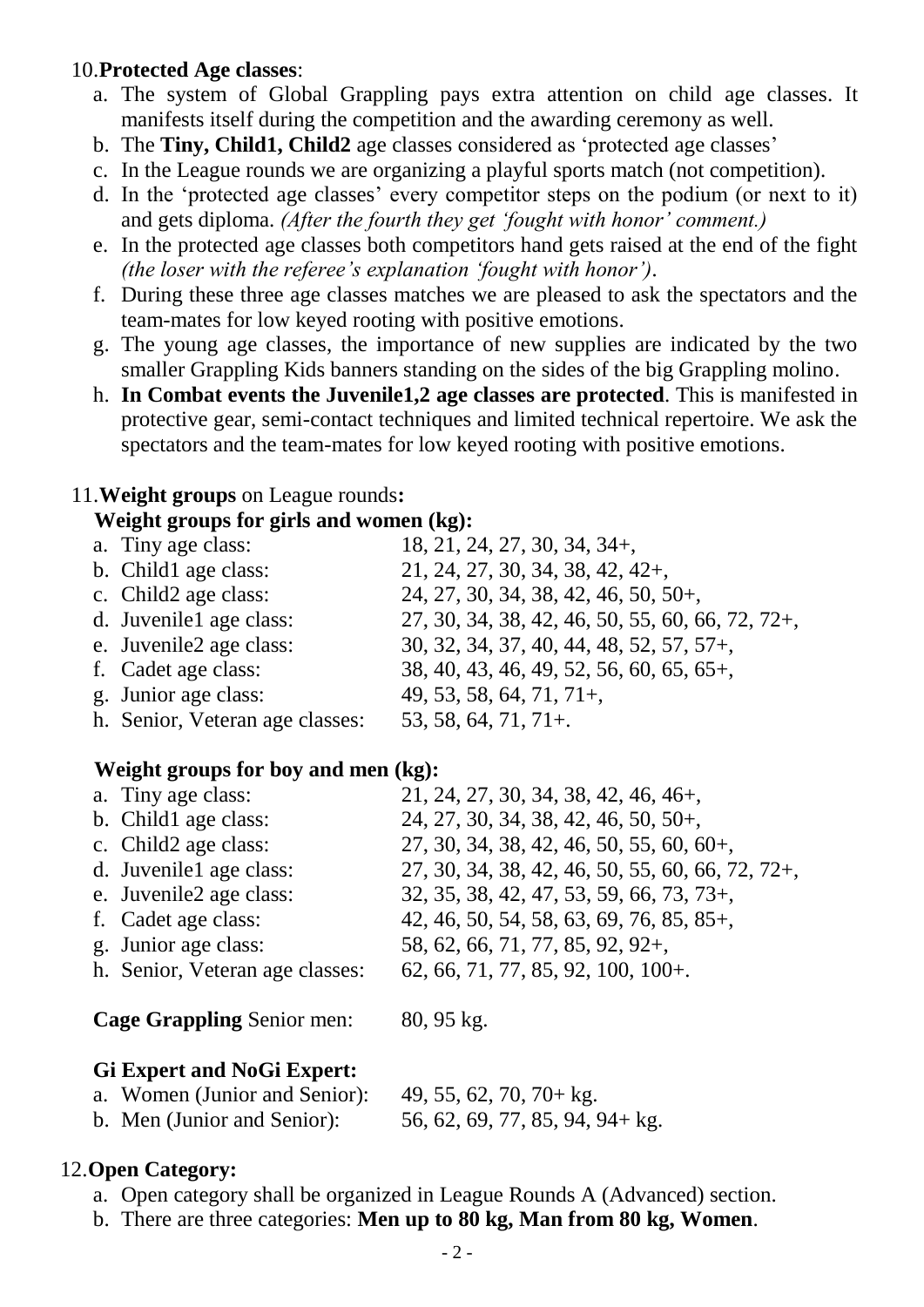- c. We organize only one Open event in every League Rounds with Advanced rules.
- d. In the Open class any competitor can enter between Junior Veteran3 age classes.
- e. One competitor can enter only in one Open category.
- f. The first place gets a special award, the first four place gets cup and diploma.

# 13.**Applying the UWW grappling rules:**

We apply the official UWW rules translated by the HGF with this differences:

- a. We use the display system that is integrated in the HGF's system.
- b. Occasionally, fights take place on tatami mats instead of wrestling mats.
- c. The size of the wrestling mats is smaller than the international UWW standard.
- d. The referees don't use whistles
- e. We are not strict about the clothing restrictions, that means, the competitors don't need blue rashguards and red or blue Gi. Although we expect from the competitor who is called first to wear a red rashguard (Nogi) or a red belt (Gi, we give it). The competitor who is called second shall wear a non-red rashguard and a non-red Gi.
- f. In case of two competitors we organise two or three matches.
- g. We organise the bronze matches. Only in Open categories and on the Hungarian Championship Finals can be 2 third places.
- h. We use the Federations' weigh-in system and there is weight compensation.
- i. We use the Federation's category making, drawing and category merging system.
- j. There is no challenge until the video recording and replaying is not solved.

# 14.**Applying the JJIF Newaza rules:**

We apply the official JJIF Newaza rules translated by the Hungarian Sport Ju-Jitsu Federation with the following differences:

- a. We use he display software that is integrated in the HGF's system.
- b. We are not strict about the clothing restrictions, although we expect from the competitor who is called first to wear a red rashguard or a red belt (we give it). The competitor who is called second shall wear a non-red rashguard and a non-red Gi.
- c. We use the repechage system that is integrated in the HGF's system. Those competitors get in the repechage whose opponents get in the finals.
- d. We organise the bronze matches. Only in Open categories and on the Hungarian Championship Finals can be 2 third places
- e. We use the Federations' weigh-in system and there is weight compensation.
- f. We use the Federations' category making, drawing and category merging system.

# 15.**Applying the rulesets:**

In the topics below see the UWW Grappling, JJIF Newaza and Global Grappling rules:

- a. The match: number of rounds, duration, overtime and beneficiary, stoppage of the match, starting and restarting positions, determining the result etc.
- b. Allowed and prohibited techniques, restrictions by age classes.
- c. Rules of the scoring system.
- d. Warnings and restrictions, Penalties.
- e. Actions of the referees' and their signals.
- f. All other topic, that have not been discussed yet.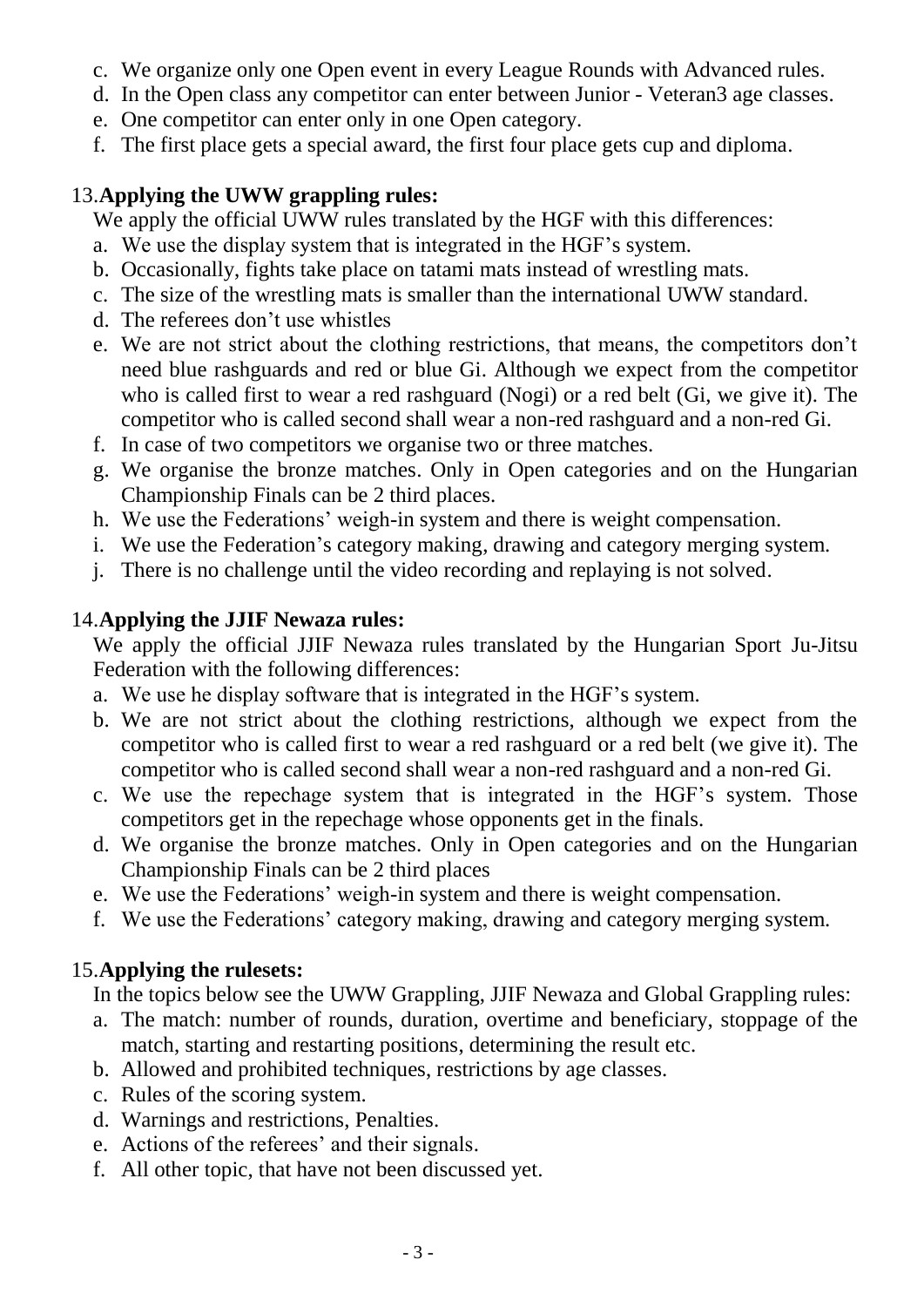# **D. Rules of Entry and Participation**

# 1. **Entry regulation**:

- a. Entry to the competition is done by club. The entry is made by the Team leader during the entry period.
- b. Those competitors can enter in a category, whose sex, age and weight matches with the category requirements.
- c. **Sex of the entry**: Boys must enter boys' competition, girls may enter both.
- d. Everyone competes in her respective **age class**. However Veterans may enter lower Veteran and Senior age class, any lower categories than Senior may enter the direct next age class.
- e. **Weight conditions** of entry: Any competitor may enter only that category of which's upper bound shall not exceeded by his/her **reference weight**.
- f. The competitor participates in that category, in which was entered or merged into. She/he may have a new category by the opponent selection or substitution.
- g. Having valid **sport insurance policy** and **sport medical certificate** is necessary condition for participation. This shall not be supervised, but the Team leader must certify this in his written statement.
- h. For any incorrect entry the Team leader shall take full responsibility.

# 2. **Entry restriction**:

- a. **Combat** Grappling and Gloved Fighting may be entered only between Juvenile1 Veteran3 age class competitors.
- b. To **Open Category** may be entered only between Junior Veteran3 age class, one competitor can enter only one category, in the -80 category only those can compete whose reference weight does not exceed the 80 kilogram.
- c. Within an event a competitor may enter maximum two categories. She/he **cannot enter either a beginner or advanced category** in one event.

# 3. **Pre-Entry web system**:

- a. Only Pre-Entry is possible, no one can modify the categories on-the-spot.
- b. The Team leader can register competitors and submit entries on our webpage *[\(www.globalgrappling.hu\)](http://www.globalgrappling.hu/)*, in which third menu (Versenyrendszer / Competitionsystem) then first point (Regisztráció és nevezés / Registry and entry).
- c. Only registered clubs' Team leader can make the entries. The Team leader can enter only registered competitors.
- d. Only those competitors' entries can be submitted, who has every registration data filled out in the entry system and the competitors has a valid medical certificate and medical insurance on the day of the competition.
- e. Entry fee must be transferred in advance to the given Bank account.
- f. If on-the-spot the competitor's reference weight exceeds category's upper bound, cannot compete in that category.

# 4. **Definitions**:

a. **One-club-category**: All competitors in this category are from one club. The one person category is also one-club-category.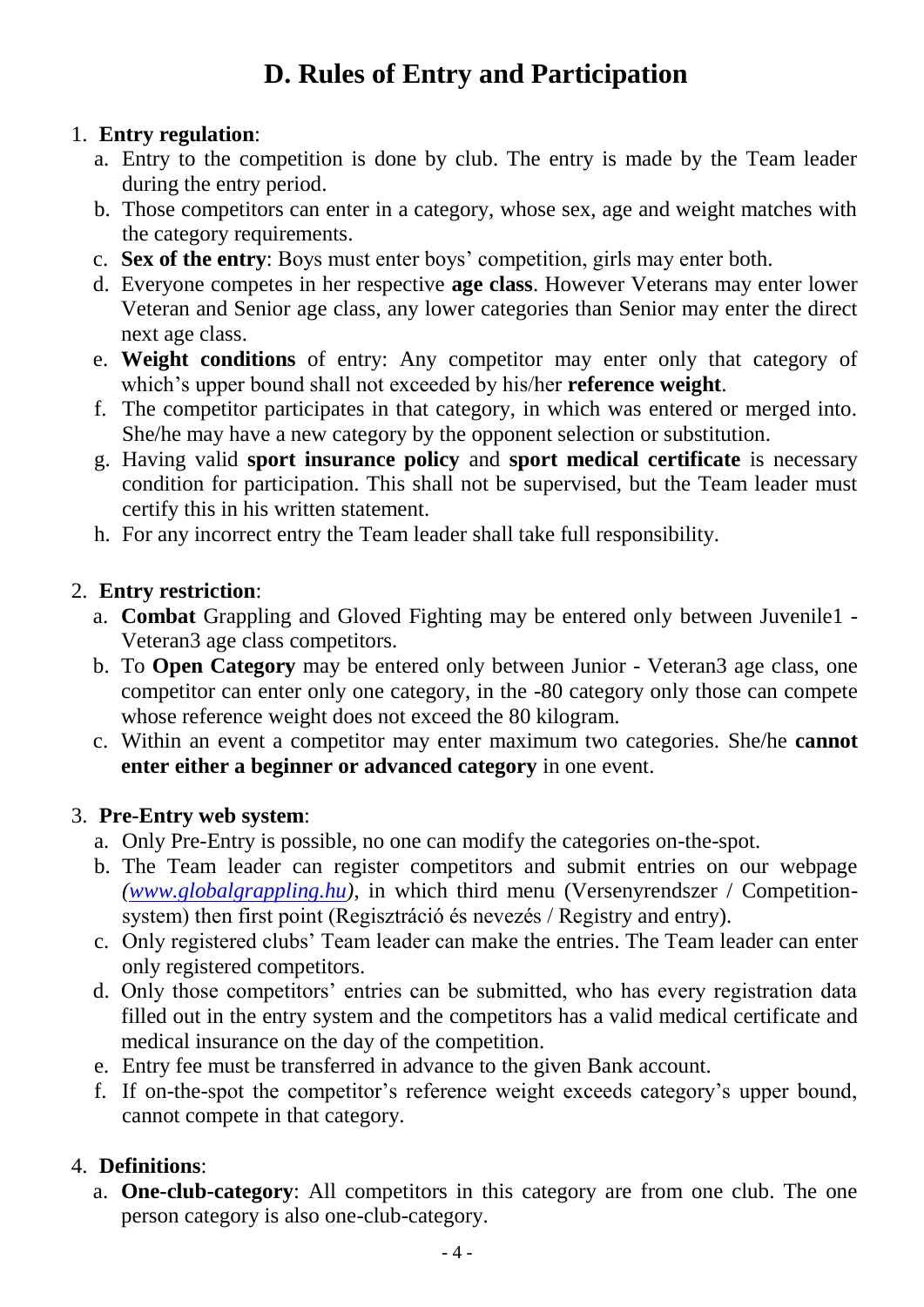#### b. A category is **at-most-one-level-stronger** than another category, if

- i. it is in the same age class and up to one higher weight group,
- ii. or one (veterans one or two) age class higher and fit to the original weight group.
- c. Examples: The Juvenile2 53 kg, the Cadet 46 kg and the Cadet 50 kg categories are at-most-one-level-stronger than the Juvenile2 47 kg category. The Veteran2 84 kg, Veteran1 77 kg and Senior 77 kg categories are at-most-one-level stronger than the Veteran2 77 kg category.

# 5. **Entry fee**:

- a. The entry fee depends on how many entries the competitor submits and in which age class the entry is.
- b. Entry fee for Juvenile2 age class and under is 4,000 HUF, and for other age classes is 6,000 HUF.
- c. The competitor's first entry must paid this entry fee, and others half of this fee.
- d. The selected opponent will not be required to pay any entry fee for that entry. There are no entry fee for the substitution too.
- e. The entry fee must also be prepaid to the Global Grappling Association's account.
- f. The entry fee will not be refunded.
- g. If the advance fee is more than the final, the difference will only be counted in a subsequent competition, if
	- i. the Team Leader cancelled on the correction day, or
	- ii. the entry has been deleted as one person category.
- h. The organizers of the competition do not guarantee that all entered competitors will come to the competition. The entry fee is non-refundable and will not be counted if the competitor or his opponent does not come. These cases are considered to be the competitor's own risk.

# **6. Entry-period:**

- a. Two weeks before the competition the entry-period opens.
- b. The entry deadline is the  $3<sup>rd</sup>$  day before the competition, until this time the entry is allowed to be modified, cancelled (if the competition is on Saturday then the entry **Deadline Day** is Wednesday).
- c. The day after the Deadline Day is the **Correction Day**.
- d. The day before the competition is the **Preparation Day**.

# **7. Correction Day:**

- a. The day after the entry deadline is the **Correction Day**.
- b. This day new competitor cannot be entered and new category cannot be created.
- c. This is the day of **reclassification**. In doing so, the Team Leader may reclassify the entry from the one club category to another.
- d. This is the day of **cancellation**. During this, the Team Leader may cancel the entry in the one club categories.
- e. On this day, the Team Leader can submit an **additional entry**. During the additional entry, only the already named competitor will enter into the already created category. The purpose of this additional entry is to increase the number of competitors in the existing categories.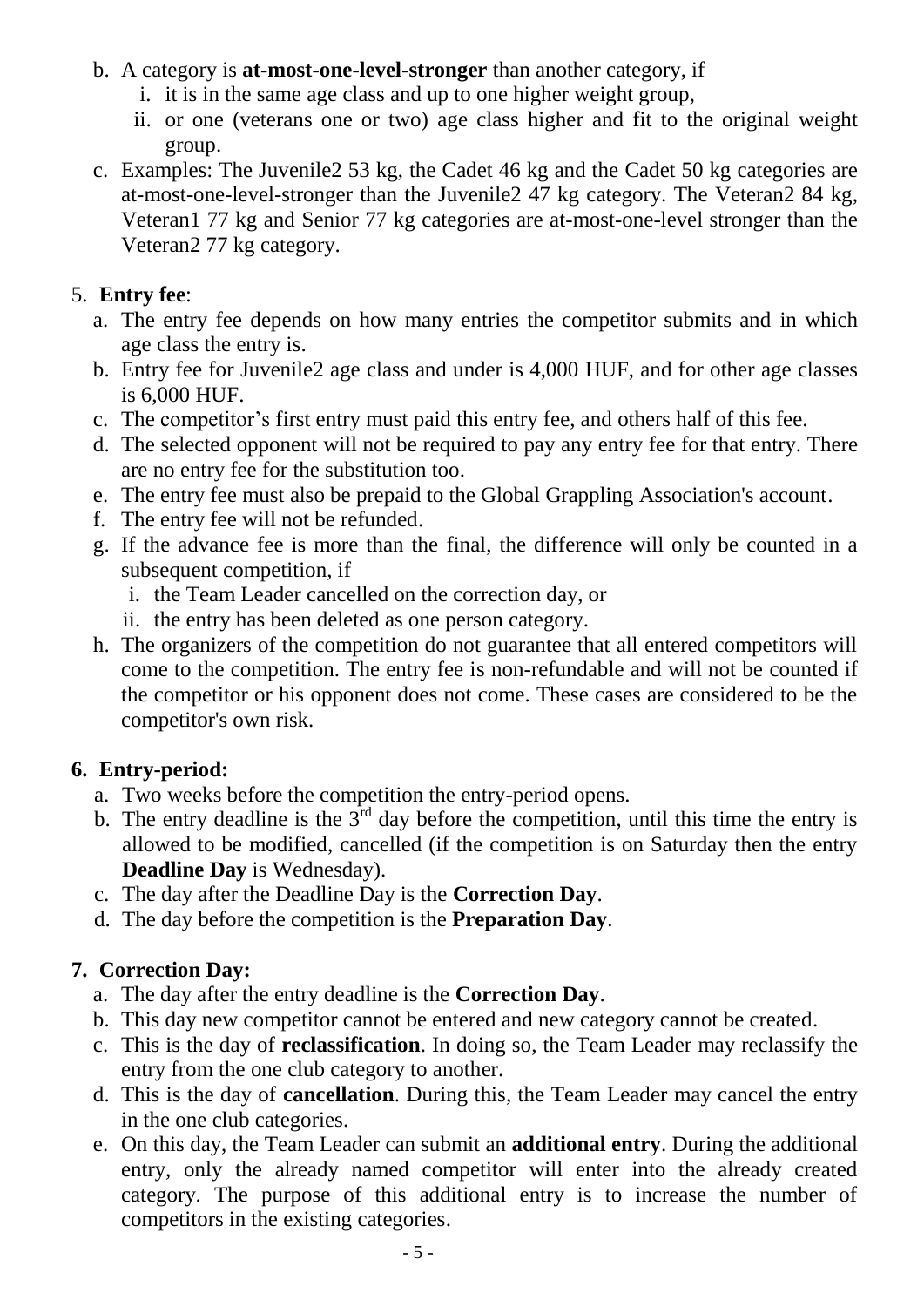# **8. Preparation Day:**

- a. The day before the competition is the Preparation Day.
- b. We will try to find an opponent for the competitor who is in the one person category. First we try by **merging** and then by **selecting an opponent**.
- c. The remaining **one person categories will be deleted**.
- d. Then the **controlled draw** will take place.
- e. We make the batch schedule for each fighting area.
- f. This is followed by **publication** on **globalgrappling.hu**:
	- i. We publish the list of categories with the draws, indicating the deleted categories, mergings and selected opponents,
	- ii. We publish the daily batch schedule by fighting areas and the order of the matches.
- g. Neither entries nor the schedule can be modified after publication. The next day the competition will be organized accordingly.

# 9. **Automatic merging**:

- a. The automatic merging is being organised within sexes and events and section (beginner-advanced), to reduce the number of one-club-categories.
- b. Automatic merging will be made, if one or both categories is one-club-category and every competitor met the requirements of following point.
- c. A competitor may only be merged with an opponent who could have right to enter to this category, or entered to at-most-one-level-stronger category.

# 10.**Opponent selection**:

- a. The opponent selection happens after the automatic merging.
- b. During the oppponent selection we try to designate an opponent in the one person category.
- c. Within the event and section (beginner-advanced) we designate an opponent, that competitor, who has indicated in the entry form that he will assume this role.
- d. An opponent will be designated only to that competitor, who could have right to enter to her/his category, or entered to at-most-one-level-stronger category.
- e. The selected opponent does not have to pay any entry fee for that entry.
- f. The selected opponent will receive rank scores and qualification, and her/his result will take in account when determining the most successful team and competitor awards.
- 11.At the competition the **controlled draw is guided**, which means that:
	- a. A computer program draws at random.
	- b. Those draws are cancelled where competitors from the same team would compete in the first round.
	- c. When the cancelled draws' number reaches the limit-number, then the program will make the starting pairs from the next draw.

# 12.**Participation in the competition**:

- a. That competitor can participate in the competition:
	- i. who have been entered according to the rules of entry, and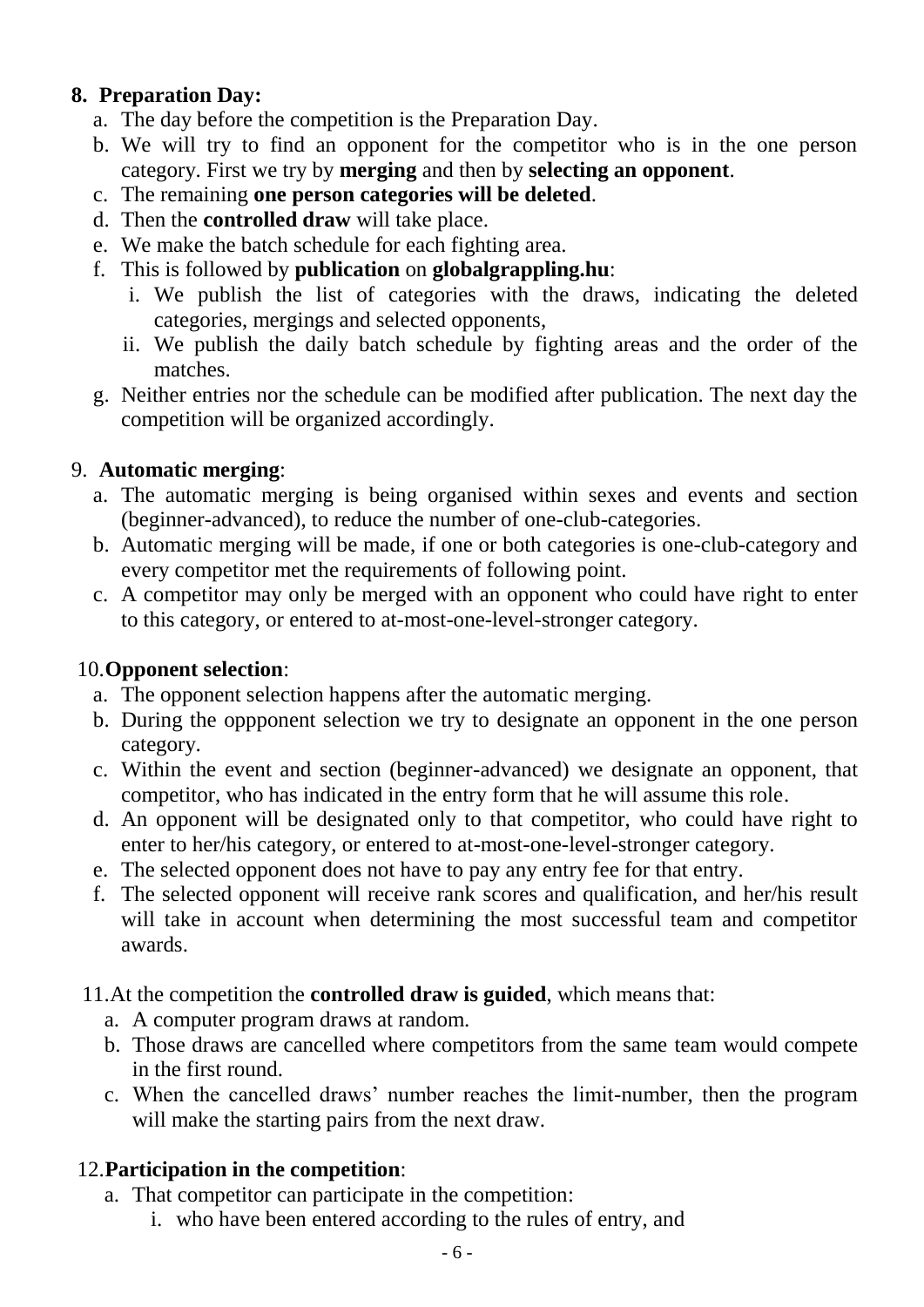- ii. registered in the required time interval (see Chapter J), and
- iii. the Team Leader declared that she/he had the valid sport insurance policy and sport medical certificate.
- b. The competitor will compete in the categories pblished in the previous day, supplemented by the category of any **substitutes** he has assumed.
- c. If, on the spot, the competitor's reference weight exceeds the upper limit of her/his category, the competitor's name will be shown in (round) brackets. She/he can only fight if your opponent is willing to fight.

#### 13.**Substitution**:

- a. If a competitor has not come, but there is an another competitor in the competition that has the same weight and could compete on his behalf, she/he can substitute her/him.
- b. The intention to substitute shall be communicated to the Chief Referee and the Director of Competition.
- c. After verification and approval, the substitute competitor will continue to compete on behalf of the original competitor. This means that the display shows the name of the original competitor in [square] brackets.
- d. The pre-printed minutes shall indicate the substitution.
- e. She/he receive the medal and the diploma in her/his own name. She/he will also be included in the final report of the competition.
- f. There is no entry fee for the substitution, it has already been paid by the original competitor and will not be refunded.
- g. Neither the original nor the substitute competitor can receive rank scores and qualification. This result cannot be taken into account when determining the most successful team and competitor awards.
- 14.At the competition the competitors and Team Leaders will **accept the followings**:
	- a. Submitting an entry also means the acceptance of the entry rules.
	- b. Each competitor shall take part in the Championship **at her/his own risk and responsibility.**
	- c. The proper clothing and protective gear of the competitors shall be provided by the competitors themselves.
	- d. Organizers shall not take responsibility for any valuable items of the competitors.
	- e. Organizers retain the right to modification.
	- f. Any competitors, who shall enter two categories of the same event, shall accept that she may not receive proper rest period between two matches. The same applies to the competitors entering both Combat Grappling and Gloved Fighting.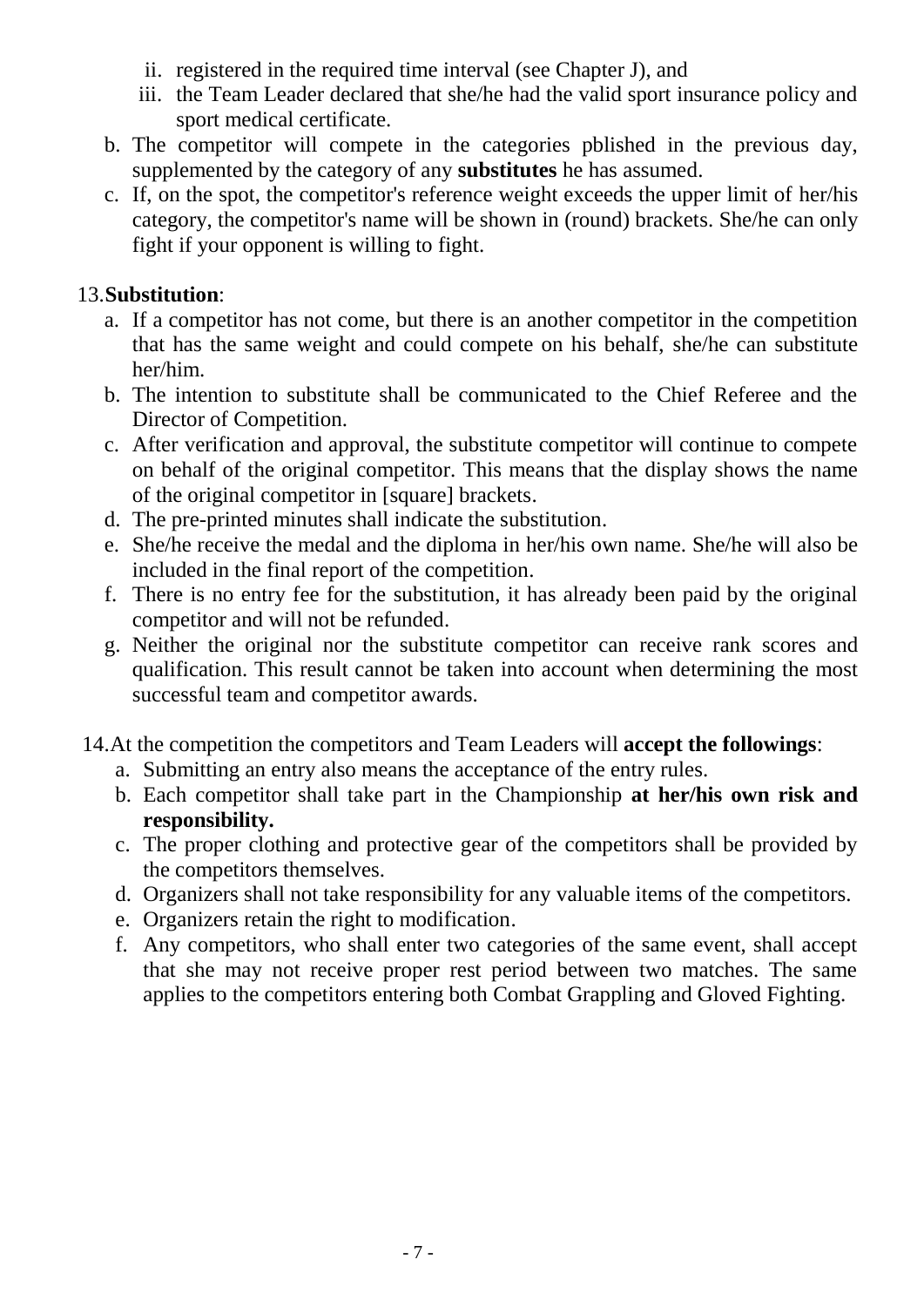# **E. Protestation**

1. **The decisions of the referees are final.** Although after the match or the decision the competitor or his/her helper feels the result inadequate, protestation can be made at the chief referee. The chief referee himself can't modify the result, but can make additional decisions or decide to rematch the fight.

# 2. **Protestation:**

- a. Only the competitor's helper *(in yellow COACH T-shirt)* allowed to protest.
- b. Only the result of the match or the stopping of the match by the referre could be protested. The referee's scoring, penalty decision cannot be protested against.
- c. The protestation against the stopping the match has to be made right after the mentioned situation, if the match continues, there is no way to protest.
- d. The result of the match will finalized after 3 minutes in the competition center, this is the time limit for protestation. After finalizing the result, it can't protested.
- e. In case of valid protestation the finalization procedure must be stopped in the center, chief referee must be asked to decide about the result.
- f. In case of protestation against the result, chief referee could decide to rematch the fight, or not to rematch it and the result is correct. If he decides to rematch it, it could be immediately and the same referee must lead the new fight.
- g. In case of protestation against stopping, the chief referee could modify the referee's decision, only if the competitor could not continue the fight, because of the protested event. Concluding this situation is the exlusive right of the chief referee.
- h. In case of protestation against stopping, the chief referee could decide that the stopping of the match by referee was unnecessary, if this decision is concluded, the party whom proposed the protestation, the chief referee shall give 0-4 points, and the match continues in stand.
- i. The chief referee decides not only the sucess of the protestation, but decides about if it was right or not. If he decides that it was not right, then the proposing party shall pay the protestation fee (equal to the amount of the first senior entry fee).
- 3. All of our referees, assisstants are trying to give their best knowledge and work. They are all independent from any other interests, their goal is to ensure that the proper result be determined on the fighting place. **Their competency is unquestionable**, anyone who enters or participates in an event (let it be team leader, assistant, competitor or spectator) must accept it. Those persons, who threaten or insult in words or in deed the members of our team, shall be banned from our events.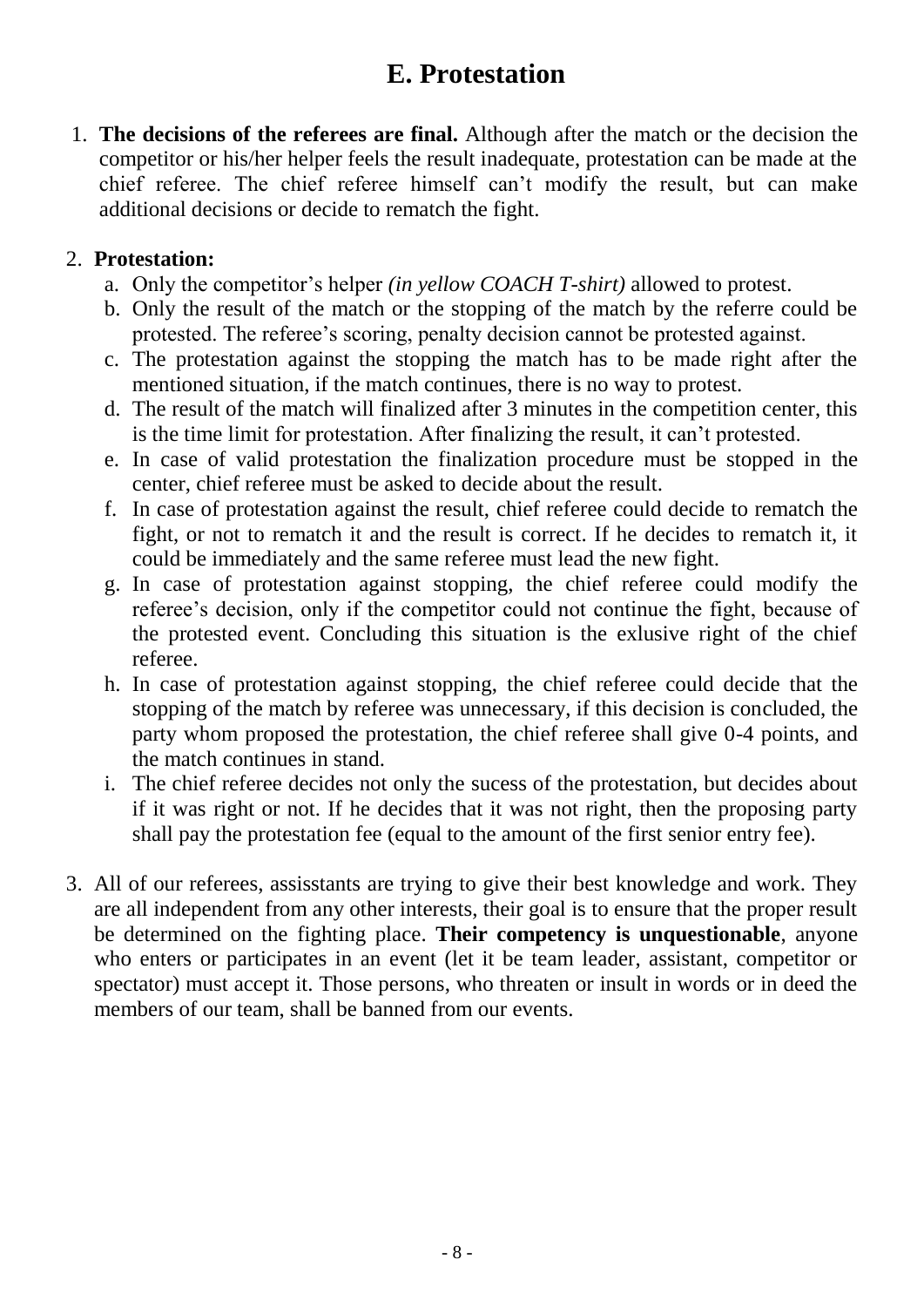# **F. Penalty Rules**

- 1. Gradation must be followed and the competitor must be advised of the grades:
	- a. **warning**, no score for the opponent
	- b. next time: warning again, **penalty** in this case the opponent will get 1 score,
	- c. Further occasions: warning, penalty *(1 or 2 scores for the opponents)*, or **disqualification**.
- 2. **Warning** can be given in a way that the referee will not stop the fight. The referee gives verbal warning to the competitor and tries to figure out if she/he can understand it. The referee can give a warning also with stopping the fight. Referee informs why is the competitor being warned, then shows how much points is given to the opponent. In a reasonable situation can be warned immediately.
- 3. In case of **penalty** also does not necessarily have to stop the match. The referee will tell why she/he gave a penalty. The referee will show the given scores to the opponent. In justified cases, a penalty may be given without prior warning.
- 4. In case of **disqualification** the fight must be stopped immediately and stand in the middle starting position. The referee will tell the reason of the disqualification, and declare the opponent as the winner. In flagrant cases disqualification can be given without prior penalty or warning. The disqualification is the responsibility of the Referee.
- 5. **Reasons**: A competitor can be warned, penalized or disqualified for frivolous, alibi, intermittent fights, for passive behavior, for escaping, for not obeying the rules, or for unsuitablet behavior on the fighting area. The latter prohibition also applies to the competitor's helper and fans. The competitor can be warned, penalized and even disqualified for their inappropriate behavior!
- 6. **Action-compulsion**: The continuously fending, escaping competitor who is not willing to fight first get warned than gets penalty. For fending or escaping it is not necessary for the opponent to 'run away' it also can be the sitting opponent while the opponents continuously attacks.
- 7. Individual **exlusion** and **prohibition**: In case that there are consequences of inappropriate behavior beyond this match, exclusion or prohibition will be applied.
	- a. **Exclusion:** It is possible to exclude a competitor from the category or the entire competition. In this case, she/he cannot fight any more in her/his category or the entire competition and lose all matches accordingly. We can exclude her/his helper from the competition, in which case she/he will not be able to sit next to the competitor. And in serious cases we can exclude the competitor also when her/his helper behaving inappropriately. Exclusion is the competence of the Chief Referee. The excluded competitor or the competitor of the excluded helper may not receive any rank scores, special prizes or qualifications in the competition. She/he can keep her/his diploma and medal earned previously.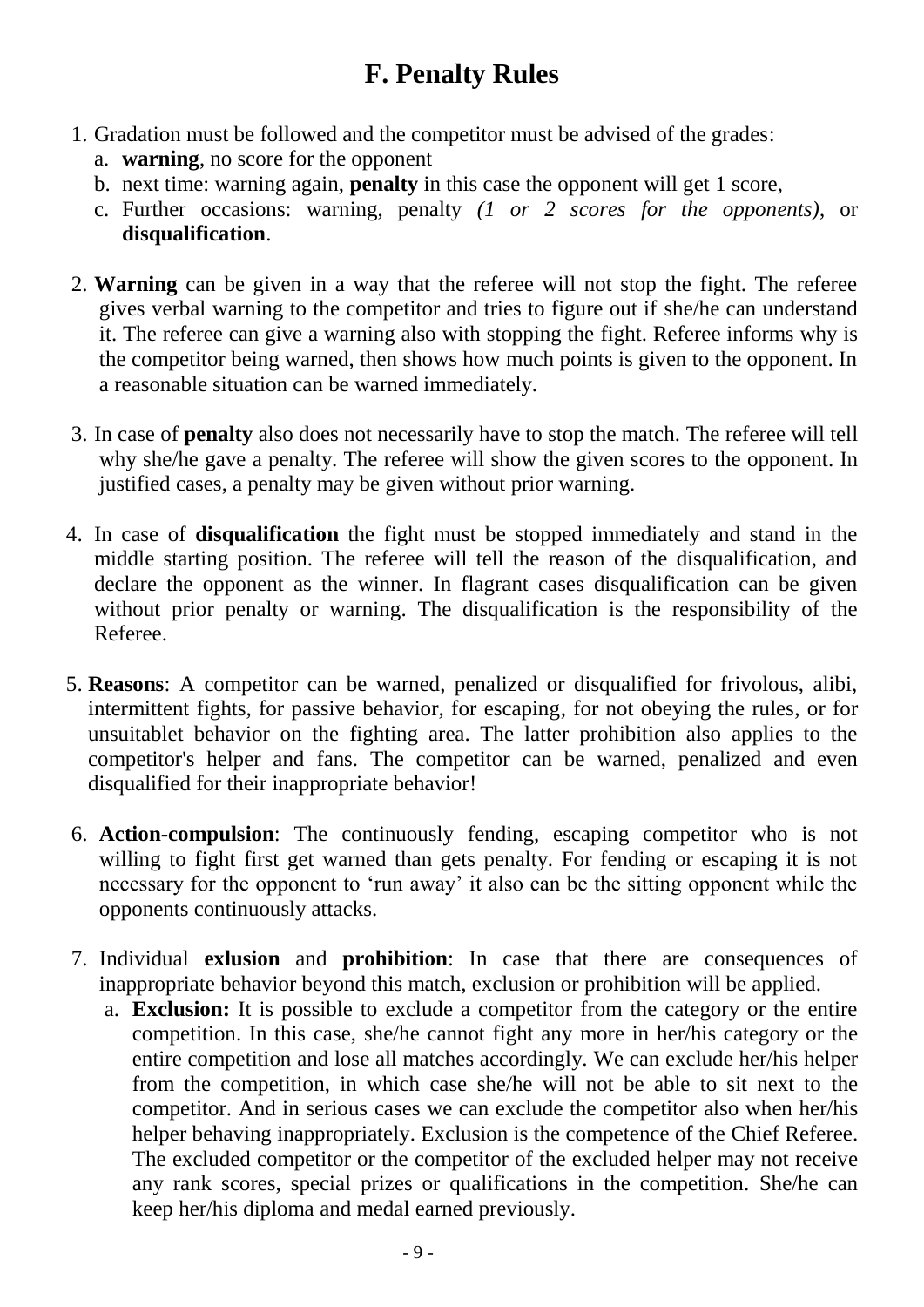- b. **Prohibition**: If there are consequences of inappropriate behavior beyond the competition, this is called Prohibition. In this case, the competitor and/or the helper will be excluded not only from this competition, but also for the following competitions. The prohibition will be initiated jointly by the Chief Referee and the Director of Competition, and later must be approved by the Ethics Committee. It can be used if the exclusion did not produce proper result.
- 8. **Club exclusion** and **prohibition**: In the extreme case when individual exclusion or prohibition is not produce proper result behavior of the competitor and/or her/his helper, exclusion or prohibition of the club may occur.
	- a. **Club exclusion:** A club can only be excluded from the entire competition. Compliance with graduality, exhaustion of any previous opportunity, is only possible with the consent of both the Chief Referee and the Championship Director. In this case, none of the club's competitors can fight on the rest of the competition and accordingly lose all their matches. No competitor in the club can receive any rank score, special prize or qualification. Diplomas and medals obtained in previously completed categories may be retained.
	- b. **Club prohibition**: the club can also be prohibitied for some time from the following tournaments. The prohibition will be initiated jointly by the Chief Referee and the Championship Director and must be approved later by the Ethics Committee. It can be used if the exclusion of the club did not produce the proper result.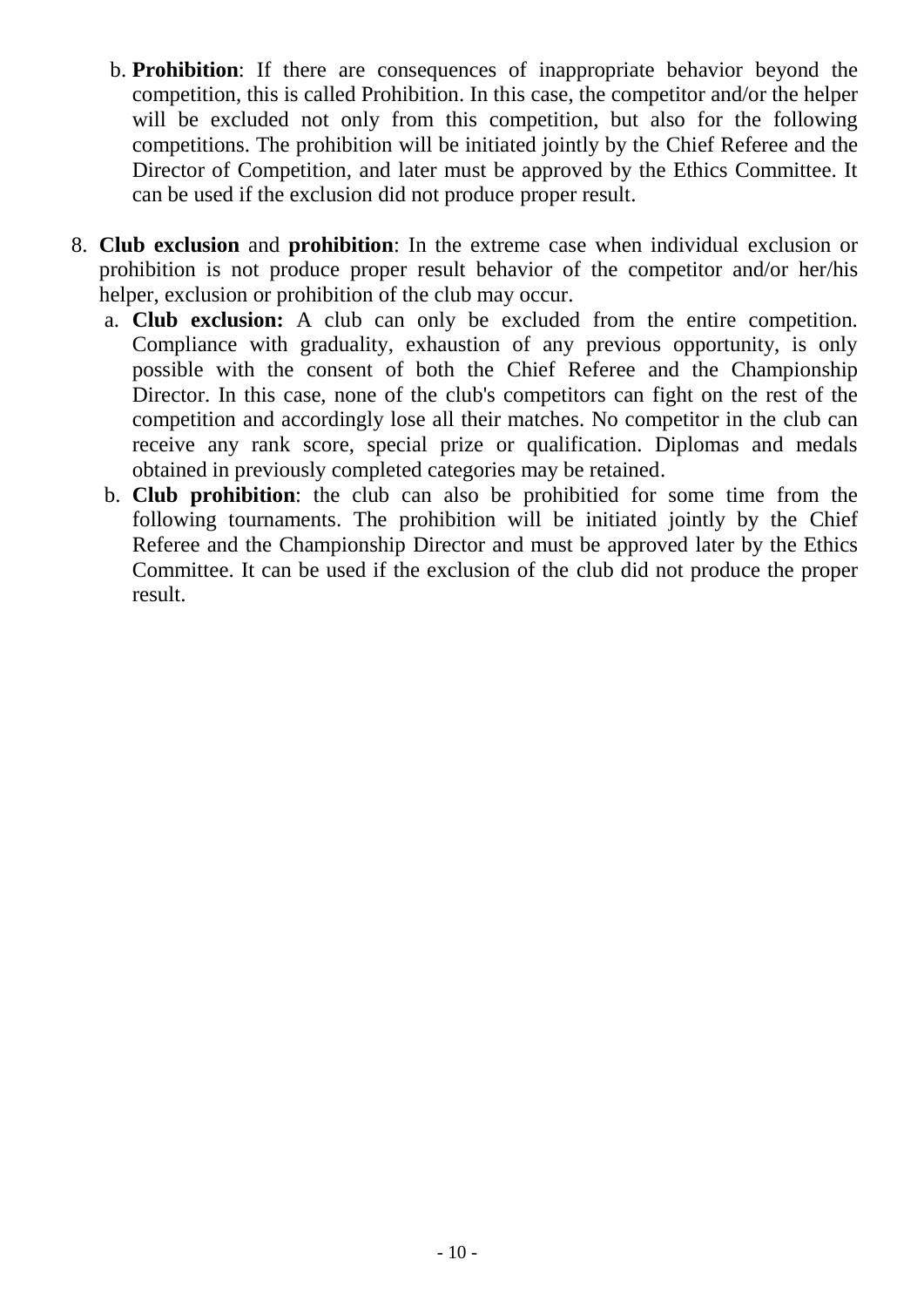# **G. Types of the Competitions**

# **1. Training Competition:**

- a. It is going to be held in training circumstances, the aim is to practice a lot.
- b. The competitors are divided into 2-7 member groups, competitions are in the groups. In this case everyone fights with everyone within the group.
- c. Registration fee must be paid, (no entry, no entry fee, no medals), but everybody will get a diploma.
- d. It is an official competition, with official referees, rules and fighting time.

# 2. **League Rounds**:

- a. It is an official individual competition with fighting places, medical care, medals, weight groups, entry procedure etc. The rule book is fully concerned for this.
- b. **G4 Grappling League**: From autumn period till the summer period competitions are hold in more places of the country. This is a tournament.
- c. In the one year period **the rules are the same**, the age classes, the weight groups, the entry fee etc. are the same as well.
- d. In some seasons, we organise league rounds abroad (such as we did in the sixth and seventh season, when we organised one of our competition in Slovakia).
- e. The League Rounds are also qualifications for the Hungarian National Final in Gi Grappling, NoGi Grappling and Combat Grappling events.
- f. One of the League Rounds is also nominated a qualification for the European Championship and World Championship.
- 3. **Team Championship:** We organize Team Championships in three events: Gi Grappling, NoGi Grappling, Gloved Fighting. There are Child, Juvenile, Junior, Senior and Veteran in both Men and Women Team Championship. Other rules must be obeyed here *(see section "O")*.
- 4. **Student Olympics:** In co-operation with the Hungarian School Sports Federation (MDSZ), one of the League Rounds is also a Grappling Student Olympics in the Gi Grappling and NoGi Grappling events for Child1, Child2, Juvenile1, Juvenile2, Cadet and Junior age classes.
- 5. **Hungarian National Finals**: we organise the Championship Finals based on the qualifications of the Senior category. The first competitor get the Federation's Championship belt, the second and third competitors get cups.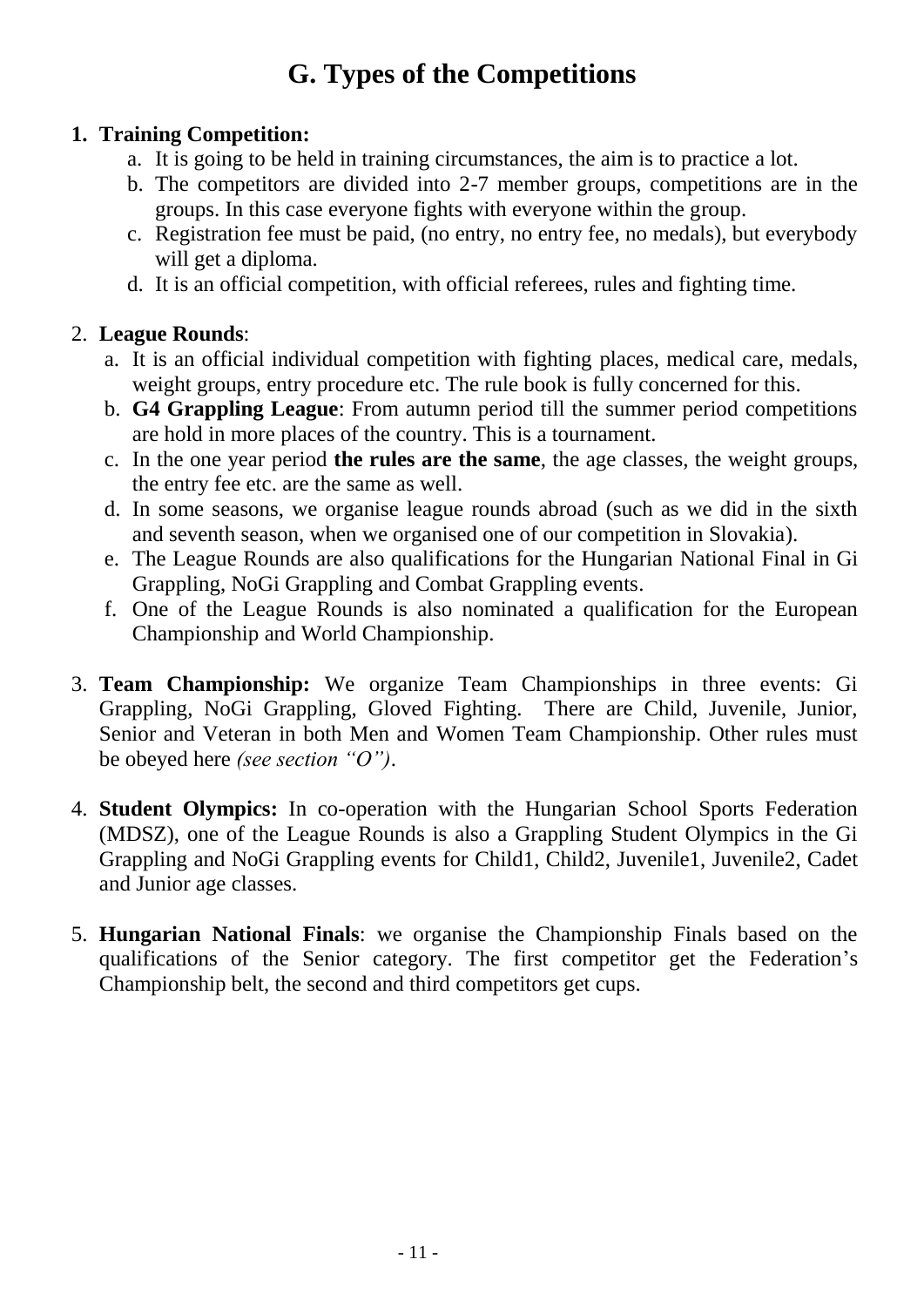# **H. Rules of qualification**

- 1. Only those competitors can be qualified, who have valid license on the day of the qualification round and the competitor oblige that she/he will take part on the Hungarian National Finals / European Championship / World Championship, stay in the weight group and have a valid license.
- **2. Hungarian National Finals** in Gi, NoGi Grappling and Combat Grappling events**:**
	- a. We will arrange the National Final among Senior Men and Woman in Advanced Section (League A) on last Saturday of September.
	- b. We will arrange finals in any category, where the number of qualified competitors reaches four persons.
	- c. The League Rounds are qualifying tournaments for the National Final. In the League A (Advanced) you can qualify as follows:
		- i. New quota will be awarded to a competitor, who reaches the top eight and has not yet qualified for this category in this event,
		- ii. Two competitor gets a new quota in each League Round.
		- iii. If the two qualifications do not fill all the qualifications available so far, a third qualification can be awarded.

# 3. **Qualification for the European Championship and World Championship**:

- a. One of our (usually organised in the beginning of the calendar year) League rounds is also a qualification for the EC and WC. These qualifications are organised only in Gi and Nogi categories.
- b. European Championship is organized only for Senior age class, therefore qualifications can be obtained only in this age class.
- c. World Championship is organized only from Juvenile1 to Veteran5 age classes, therefore qualifications can be obtained only in these age classes.
- d. In Cadet, Junior and Senior age classes, only those competitors can be part of the Hungarian National Team, who obtained qualifications.
- e. In the other age classes, we ask the qualified competitors first, in the order of their qualification, after that - if there are remaining spots in the National Team - other competitors can be part of the National Team.
- f. In the case that the entry deadline for the championship is before the qualifying competition for thit year, we will compile the National Team based on the qualification list for the previous year. In Senior age class, this is supplemented by the Hungarian National Finals 1.-3. places, so they are at the bottom of the list.
- g. If there is a category, that we could not upload and a member of the National Team would compete there, then you can enter that category as well. For example she/he qualified in Gi and entered only there, she/he can start in NoGi also, if there are not enough competitors.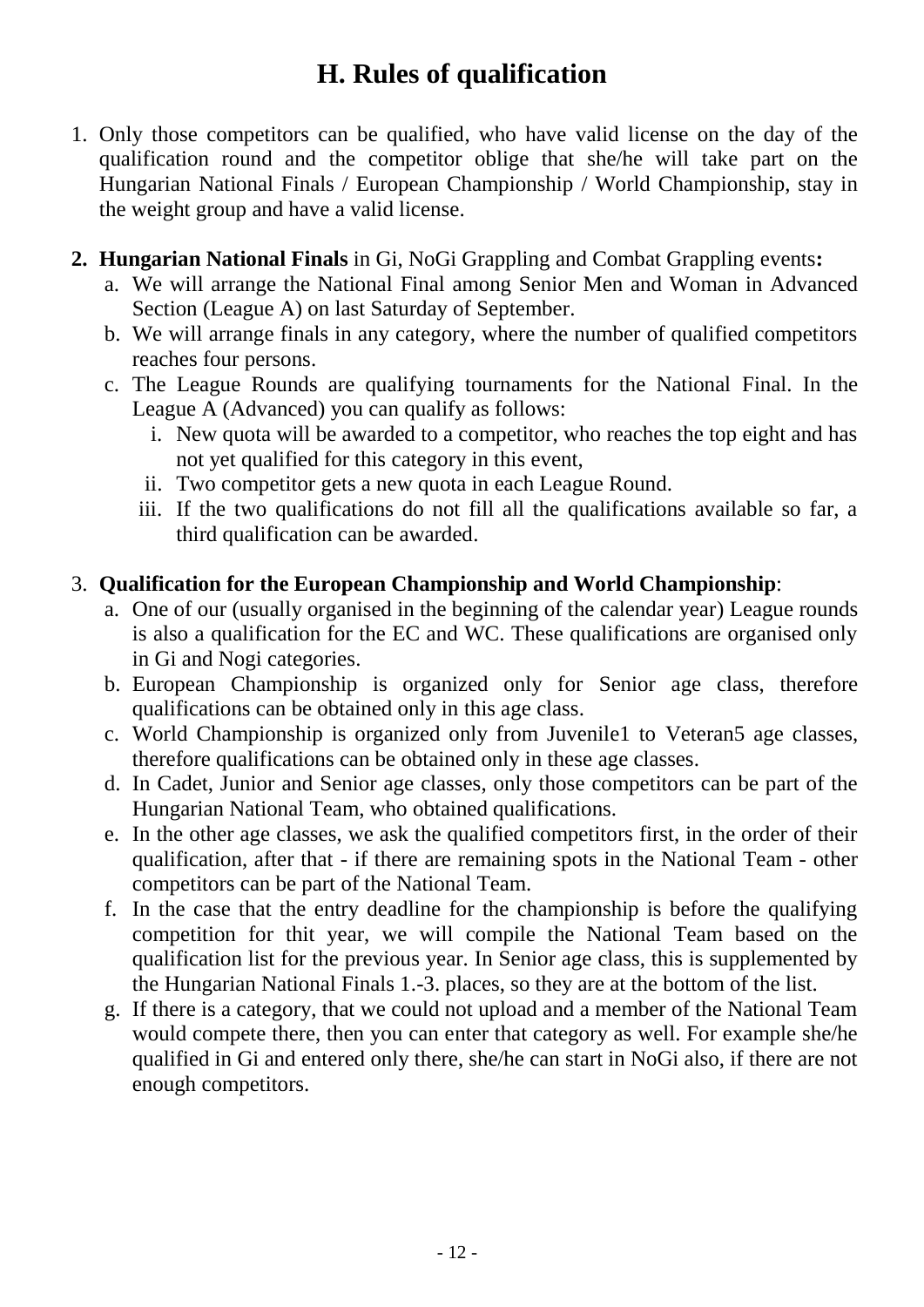# **I. Rank list in the League season**

#### 1. **Rank scores**:

- a. During the G4 Grappling League rank scores could be received. Only in the A (advanced) League can be rank scores achieved.
- b. Those competitors, who won in the category two matches, will get rank scores: first place: 7 scores, second place: 4 scores, third place: 2 scores, fourth place: 1 score, fifth-eighth place: 0,5 score will be given to the competitor.
- c. Only those competitions will count, where real fight was done. If the opponent did not take part *(did not come, or was over the weight limit, could not stand out)* the match will not be counted.
- d. Those competitors also will get rank scores, who won in the category only one match, but get better place than an other competitor who get rank scores.
- 2. **Rank list** is the enumeration of the competitors in the received scores' order (the highest first). It is published on the **globalgrappling.hu** website**:**
	- a. The individual rank list is published.
	- b. The team rank list is published
	- c. The A League Senior Men weight groups lists are published.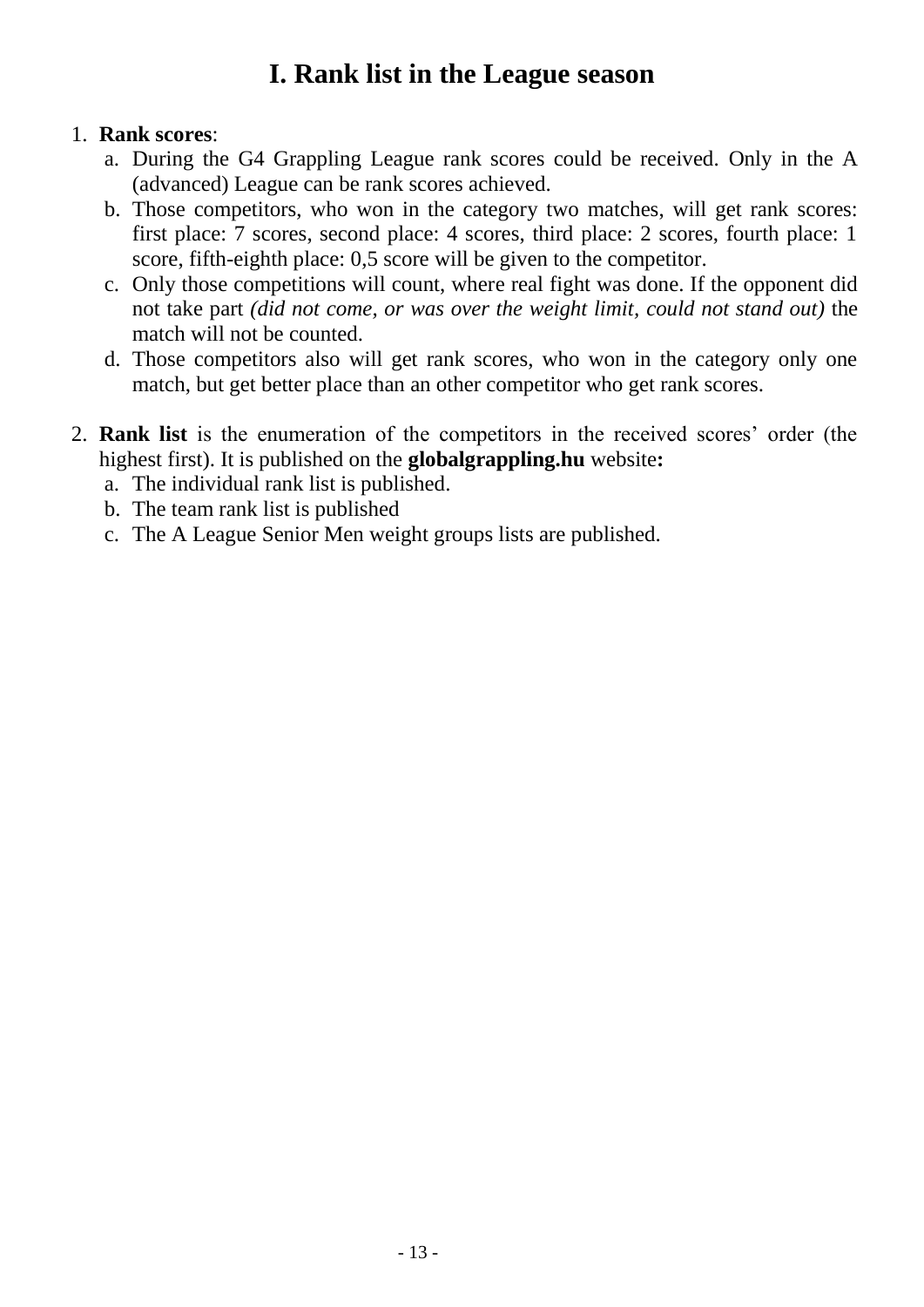# **J. Weighing**

- 1. In the case of **Training competition,** there is no weighing.
- 2. In the case of **League rounds, National Final** and **Team Championship** weighing is done on-the-spot on the day of the competition:
	- a. Weighing is the registry for the competition. All of the competitors must have!
	- b. There is a pre-weighing possibility from 8 o'clock.
	- c. Weighing and registration closing time: Gi Grappling: 9.45, Open, Gloved Expert: 12:00, NoGi Grappling 13.00, Combat Grappling, Gloved Fighting: 14.00. The closing time can be different, if it is, it will be published in the announcement
	- d. On the day of the competition from 8.00 am to 9.45 am and from 11.00 am to 2.00 pm the weighing is available, from 9.45-11.00 am is it paused
	- e. **Weight compensation**: If the competitor competes in higher (Veteran smaller) age class, the compensation is 3 kg. *(Example: Child1 boys can get 3 kg compensation among Child2 boys.)* It concerns only for the actual entry.
	- f. The **reference weight** is counted from the measured weight with the omission of the decimals and with compensation. *(Measured 78,95 kg means 78 kg reference weight, in the case of weight compensation measured 78,95 kg means 75 kg reference weight.)*
	- g. Between the beginning and closing of the registration final measuring must be done once. The measured weight will be written in the weighing report.
	- h. On the screens, those competitors' name who missed the weighing will appear between "[-]" marks, whom exceeded the superior limit will appear between "(-)" marks. Those competitors' name, who made the weigh in, but suffered an injury during the competition and cant compete, will appear between  $\langle \rangle$  marks.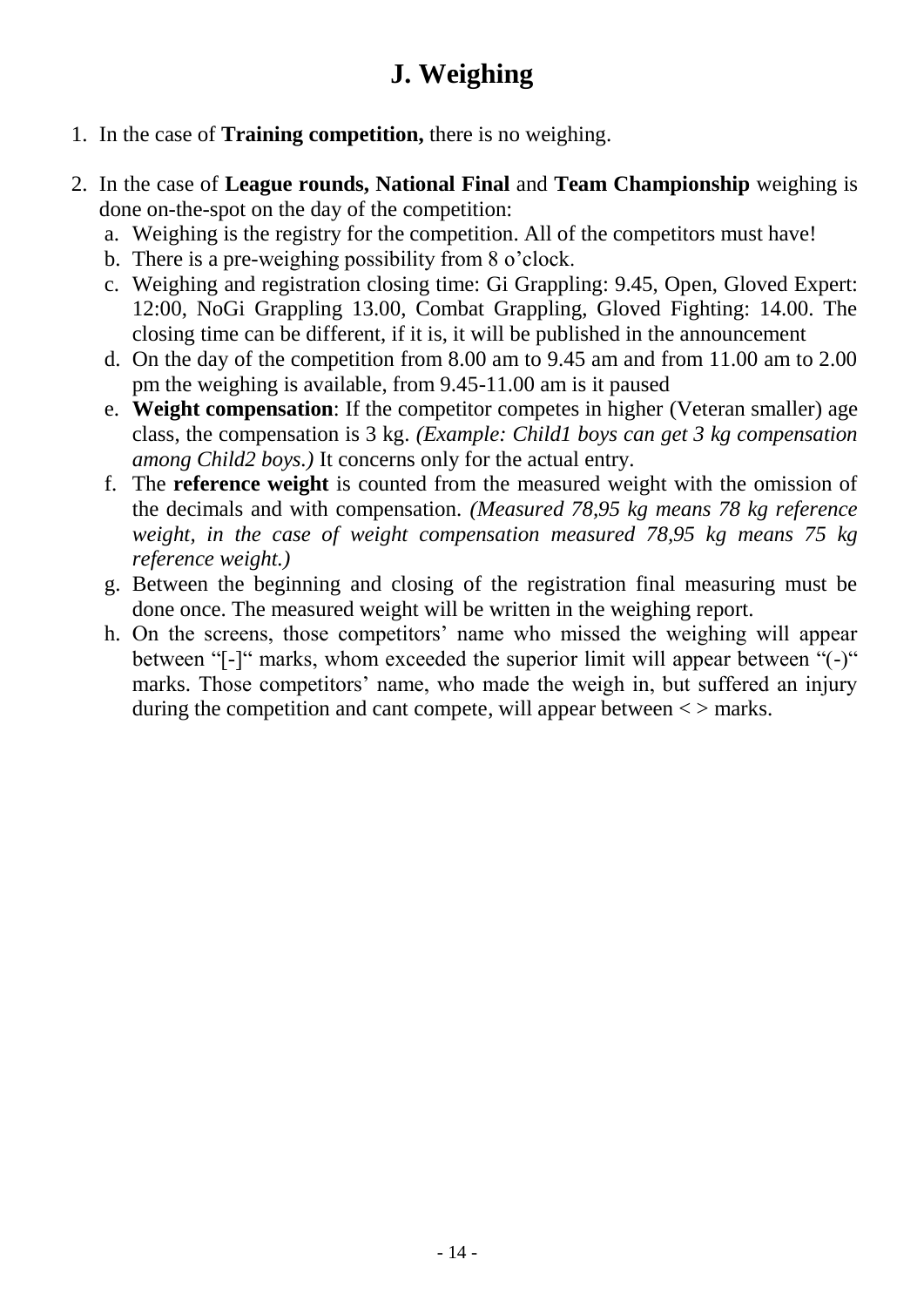# **K. League Round Organizing Rules**

- 1. The order of events on the competition day: 1. Gi Grappling, 2. Open, 3. NoGi Grappling, 4. Combat Grappling and Gloved Fighting. If there is Cage Grappling event than it will be scheduled during the free time of the cage. If there is Gloved Expert section, than it will be scheduled during the free time of the ring. We try to schedule the Gi Expert and Nogi Expert categories (if there are any) to Gi and Nogi time, so the competitors will not have to change multiple times.
- 2. The categories are called on the tatami in a bound, and the categories are interleaved, it has to be considered, that one competitor must have minimum three matches time breaks between two matches.
- 3. The first three places receive medal, the first fourth places receive diploma. The first eight places will stated. The announcement of the results are continuous, we are trying to arrange after the end of the categories as soon as possible.
- 4. **The supervision of the competitors:** at the entry we check the age class and the sex, at the registration the weight. The not suitable competitor will be disqualified.
- 5. **The distinction of the competitors:** first we call for the red competitor; he\she has to be in the red rashguard or tie up the red belt or red ribbon.

#### 6. **Display**:

- a. Every fighting area has a computer and two **displays**.
- b. During the competition the Federation's display program is used.
- c. On one display the name of the red and the white competitor will be shown, the actual category, and the remaining time, the mark of the fighting place, and the following competitors' name.
- d. On the other display the names of the following matches' competitors will be shown, with the following categories and the information of the following categories.

# 7. **Open**:

- a. The Open category is scheduled between the Gi and the NoGi Grappling events.
- b. The event type (Gi or NoGi) is specified in the announcement.

# 8. The **arrangement of a category**:

- a. In the **case of two** competitors there will be two or three match. If they both win one of the first two matches, then will only be the third match.
- b. In the **case of three, four** or **five** competitors everyone fights everyone (round Robin 3, 6 or 10 matches). Criteria for determining positions:
	- i. Number of winning matches
	- ii. Number of matches won by submission in the first round
	- iii. If it is equal to two competitors, the result against each other
	- iv. Points scored by the competitor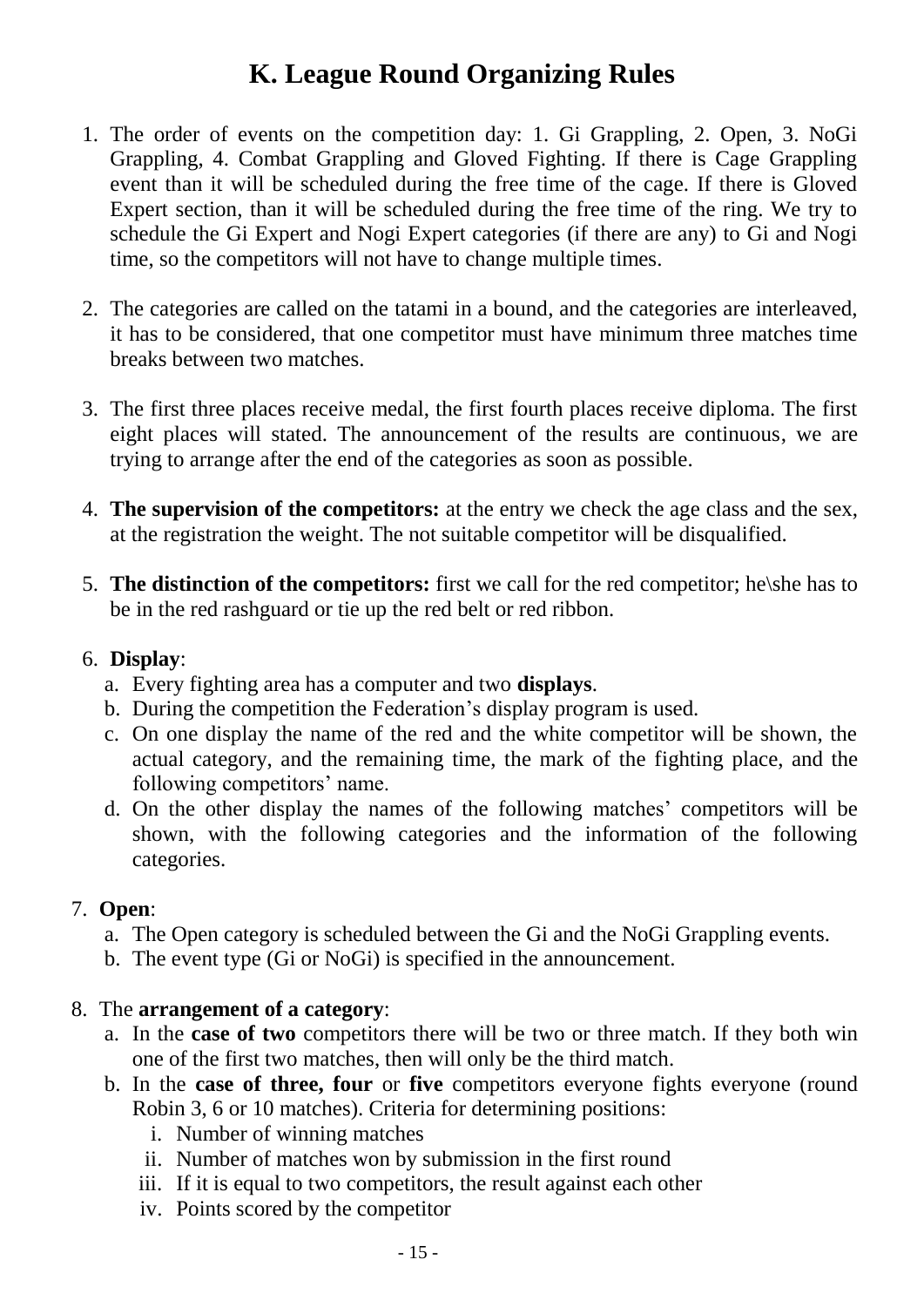- v. Points scored by the opponents
- c. **From six** competitors there are two sections, the winners of the sections will be the participants of the final. The winner of the final takes the first place; the loser of it takes the second place. The defeated competitors (by them) will compete again. The winners of the repechage will get into the bronze match, winner of it takes the third place, loser of it takes the fourth place.
- d. From 6 to 8 competitors we held qualifying rounds to the best 4. At 8 people everybody takes part in the qualifying rounds, in the case of less than 8 people there is/ are power-winner(s) who will immediately begin between the best four. After the qualifying rounds between the best four there are two matches, the winners get into the final. The defeated competitors (by them) – one or two people / person – have the chance to get into the bronze match. In the case of one person he/she will be the participant of the bronze match, if there are two people they compete each other and the winner will take part in the bronze match.
- e. Over 8 people there is one more extra round (qualifying to the 8), but the logic is the same as previous.
- f. In Open class over 8, in Gi Grappling over 8, and in NoGi (Cage) Grappling over 16 people there must be two groups (brackets) with the same logic.
- g. In Combat Grappling and in Gloved Fighting we don't support groups with more than 8 people, if it is necessary we divide it into smaller groups.
- h. The final and the bronze match will be hold without breaks continuously after the qualifying round.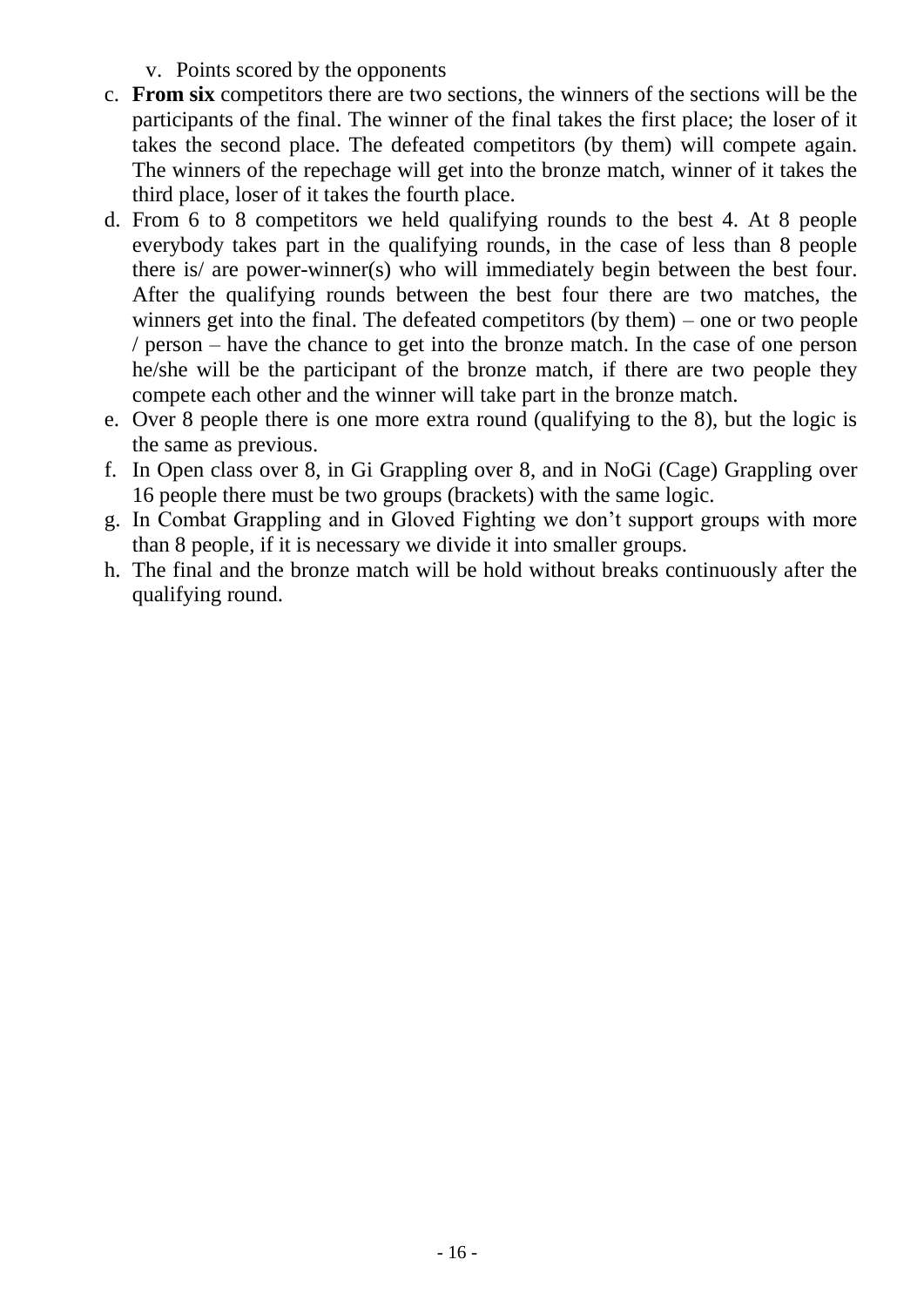1. **Event, sex: in Gi Grappling and NoGi Grappling** events we hold Team Championships in Advanced Leage in every season, for Men and Women.

#### **2. Age classes, Positions and round times:**

|                           |                    | Round times                       |
|---------------------------|--------------------|-----------------------------------|
|                           |                    |                                   |
| $8 - 11$                  | 35,40,45,50,60 kg  | $3 \text{ min} + 1,5 \text{ min}$ |
| $12 - 15$<br>b. Juvenile: | 45,50,55,65,75 kg  | $4 \text{ min} + 1 \text{ min}$   |
| $16-19$                   | 60,65,70,80,90 kg  | $5 \text{ min} + 1 \text{ min}$   |
| $20 - 34$                 | 70,75,85,95,105 kg | $5 \text{ min} + 1 \text{ min}$   |
| $>=35$                    | 80,90,110 kg       | $4 \text{ min} + 1 \text{ min}$   |
| Girls, Women:             |                    |                                   |
| $8 - 11$                  | $30,40,50$ kg      | $3 \text{ min} + 1,5 \text{ min}$ |
| $12 - 15$<br>b. Juvenile: | $40,50,60$ kg      | $4 \text{ min} + 1 \text{ min}$   |
| 16-19                     | 55,60,70 kg        | $5 \text{ min} + 1 \text{ min}$   |
| 20-34                     | 55,65,75 kg        | $5 \text{ min} + 1 \text{ min}$   |
| $>=35$                    | 60,70,80 kg        | $4 \text{ min} + 1 \text{ min}$   |
|                           |                    | Age class (year) Positions        |

#### 3. **Teams**:

- a. On the 5 positions Team Championship 4-8 member teams can start.
- b. On the 3 positions Team Championship 2-5 member teams can start.
- c. The team members must meet all the age class conditions.
- d. One competitor in one event can only take part in one team.
- e. A competitor can compete in more weight groups if she/he does not go over the weight limit.
- 4. **Weighing**: Weighing is done before the Championship. Can be done without the Gi. No weight compensation.

#### **5. Registration and entry:**

- a. Registration must be done one week before the competition on the website.
- b. From this we will know how many teams will compete in an age class.
- c. A team championship will be arranged if at least two teams registered.
- d. The registry closes three days before the championship. Competitor names must be submitted by this date.
- 6. **Arrangement:** Up to three teams group competitions, From four to eleven teams two groups, From twelve teams four groups arrangement.

#### 7. The arrangement of **two groups**:

- a. Round robin in the two qualifying groups (A, B).
- b. The two winners of the groups get into the **final.**
- c. In the final first there are two semifinal in cross: Winner of A will compete with the  $2<sup>nd</sup>$  of the B, winner of the B with the  $2<sup>nd</sup>$  of the A group.